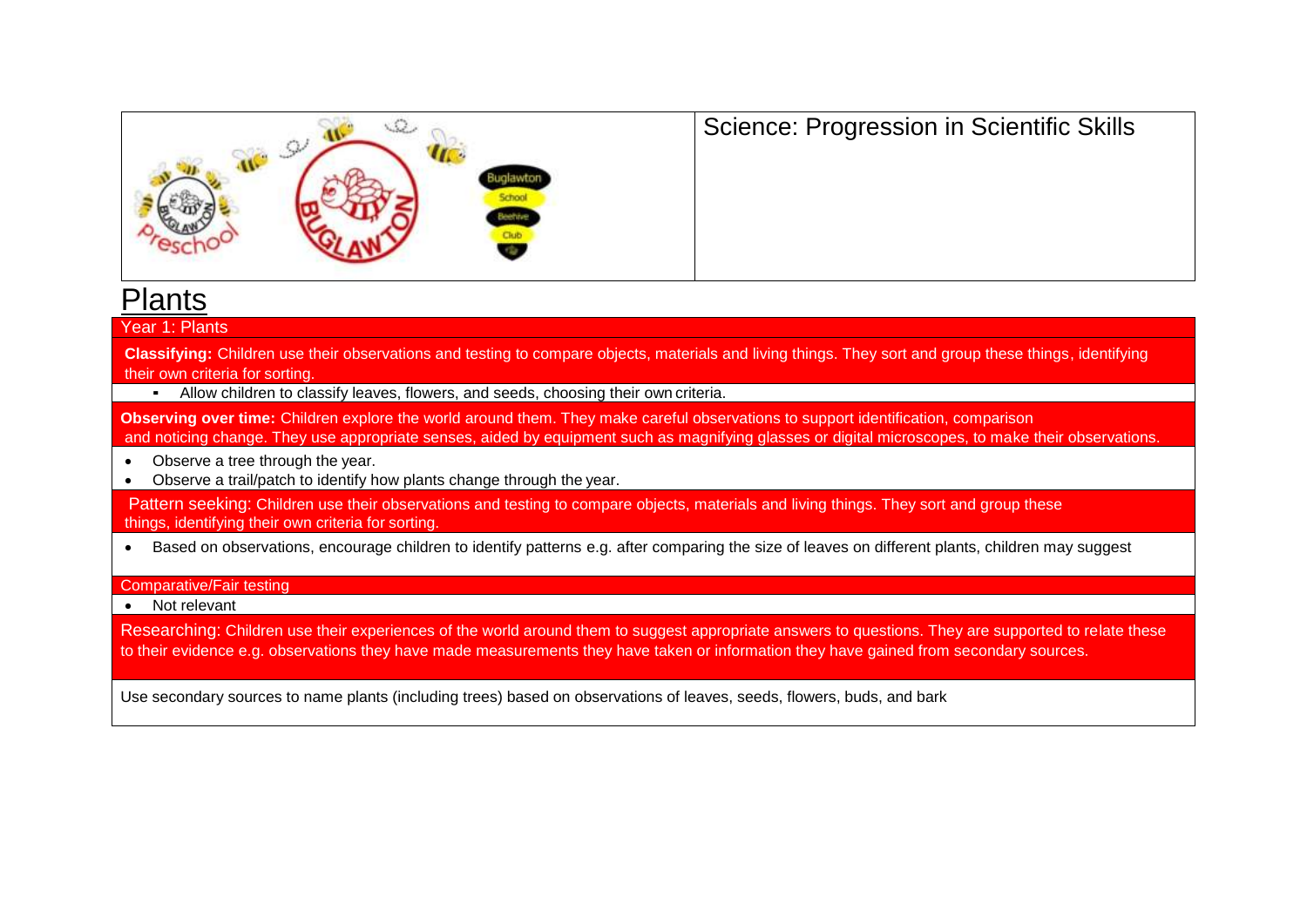### Year 2: Plants

Classifying: Children use their observations and testing to compare objects, materials and living things. They sort and group these things, identifying their own criteria for sorting. They use simple secondary sources (such as identification sheets) to name living things. They describe the characteristics they used to identify a living thing.

- Based on the children's own criteria:
	- classify seeds
	- **•** classify bulbs.

Observing over time: Children explore the world around them. They make careful observations to support identification, comparison and noticing change. They use appropriate senses, aided by equipment such as magnifying glasses or digital microscopes, to make their observations. They begin to take measurements, initially by comparisons, then using non-standard units.

▪ Plant seeds and bulbs and observe how they grow.

Pattern seeking: While exploring the world, the children develop their ability to ask questions (such as what something is, how things are similar and different, the ways things work, which alternative is better, how things change and how they happen). Where appropriate, they answer these questions.

- Children generate questions for investigation such as:
	- Do big seeds germinate more quickly?
	- Does it matter which way round you plant a bulb or seed?
	- Which comes first, the root or the shoot?

#### Comparative/Fair testing

▪ Not relevant

Researching: Children use their experiences of the world around them to suggest appropriate answers to questions. They are supported to relate these to their evidence e.g. observations they have made, measurements they have taken or information they have gained from secondary sources.

- Use secondary sources to name plants and animals seen in the local environment that they may not currently be able to name (Leafsnap UK on Apple App Store, SEEK INaturalist on google play and Apple App Store, textbooks, Woodland Trust resources).
- Research what animals they have first-hand experience of eat.

### Year 3: Plants

Classifying: The children sometimes decide how to record and present evidence. They record their observation e.g. using photographs, videos, pictures, labelled diagrams or writing. They record their measurements e.g. using tables, tally charts and bar charts (given templates, if required, to which they can add headings). They record classifications e.g. using tables, Venn diagrams, Carroll diagrams.

• Classify flowers based on the children's own criteria. (This does not meet the curriculum objectives for this topic, but it is a good opening activity to assess prior knowledge.)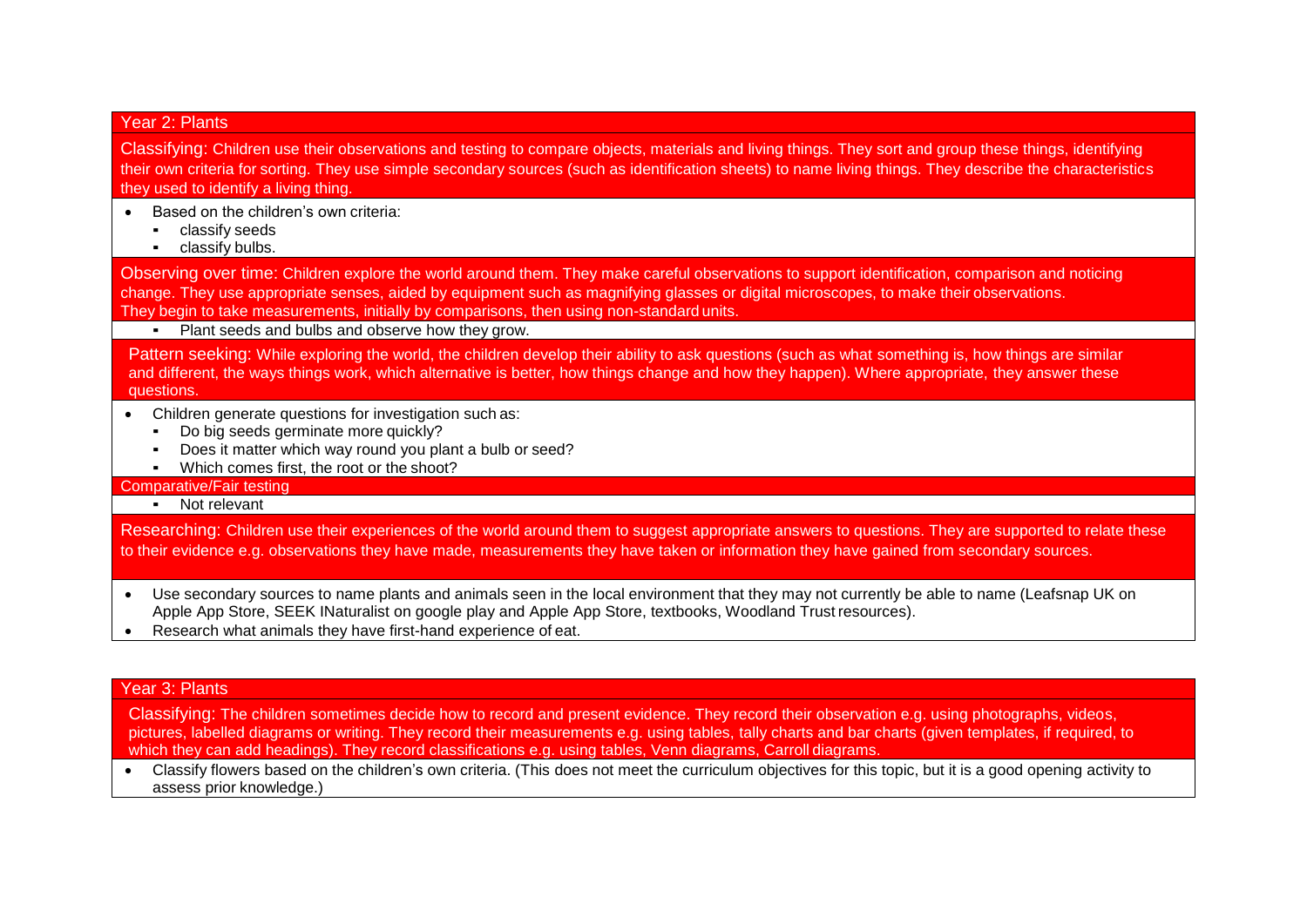### Observing over time: The children make systematic and careful observations.

- Observe celery (with roots and leaves) in coloured water.
- Observe white carnations (freshly cut) in coloured water.
- Gather seeds and photographic evidence of blossoms/flowers and berries on a particular trail throughout the year.

Pattern seeking: Children interpret their data to generate simple comparative statements based on their evidence. They begin to identify naturally occurring patterns and causal relationships

• Investigate what happens when conditions are changed e.g. more/less light/water, change in temperature, nutrients (Baby Bio vs other brands).

Comparative/Fair testing

• Not relevant

Researching: Given a range of resources, the children decide for themselves how to gather evidence to answer the question. They recognise when secondary sources can be used to answer questions that cannot be answered through practical work. They identify the type of enquiry that they have chosen to answer their question.

- Research the functions of the parts of flowering plants.
- Research different methods of seed dispersal.
- Research different methods of pollination.

# Living things and their habitats

### Year 2: Living things and their habitats

Classifying: Children use their observations and testing to compare objects, materials and living things. They sort and group these things, identifying their own criteria for sorting.

- Find things that are living.
- Find things that are dead.
- Find things that have never been alive.
- Classify things found in the environment (choosing their own criteria to do so), leading to living, dead and never been alive.
- Classify minibeasts found in the environment based on physical structure.
- Classify plants found in the environment.

Observing over time: Children explore the world around them. They make careful observations to support identification, comparison and noticing change. They use appropriate senses, aided by equipment such as magnifying glasses or digital microscopes, to make their observations. They begin to take measurements, initially by comparisons, then using non-standard units.

- Explore animals in micro-habitats throughout the year (under a rock, under a log, in a pond, in a bush, in the longgrass).
- Explore plants in micro-habitats throughout the year (e.g. woodland area, ponds, meadows).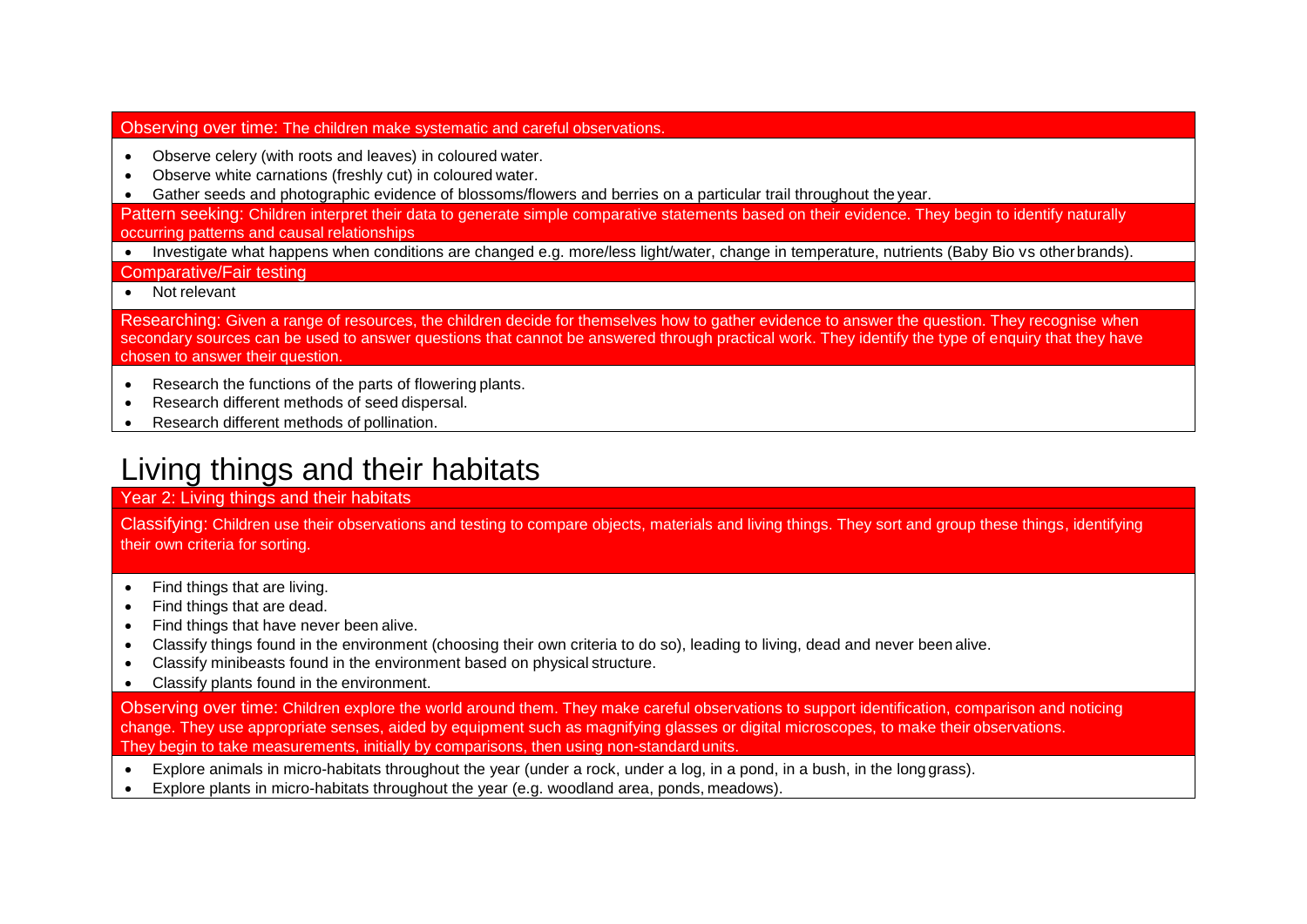Pattern seeking: While exploring the world, the children develop their ability to ask questions (such as what something is, how things are similar and different, the ways things work, which alternative is better, how things change and how they happen). Where appropriate, they answer these questions.

- Children generate questions for investigation such as:
	- Are there more daisies in the meadow or on the field?
	- Where do you see more ivy?
	- Where do you see more butterflies?
	- Where do snails live?

Comparative/Fair testing

▪ Not relevant

Researching: Children use their experiences of the world around them to suggest appropriate answers to questions. They are supported to relate these to their evidence e.g. observations they have made, measurements they have taken or information they have gained from secondary sources.

• Use secondary sources to name plants and animals seen in the local environment that they may not currently be able to name (Leafsnap UK on

Apple App Store, SEEK INaturalist on google play and Apple App Store, textbooks, Woodland Trust resources). Research what animals they have first-hand experience of eat.

### Year 4: Living things and their habitats **Classifying**

- Based on the children's own criteria:
	- classify a number of living things in their local environment (plants and animals)
	- classify a number of living things in the wider environment (plants and animals) after completing research
	- introduce branching databases/dichotomous keys.

Observing over time: The children make systematic and careful observations.

They use a range of equipment for measuring length, time, temperature and capacity. They use standard units for their measurements.

• Observe living things in their local environment at different times of the year.

Pattern seeking: The children consider their prior knowledge when asking questions. They independently use a range of question stems. Where appropriate, they answer these questions.

- Do animals with …. have ….?
- Do plants with …. have ….?

Comparative/Fair testing

• Not relevant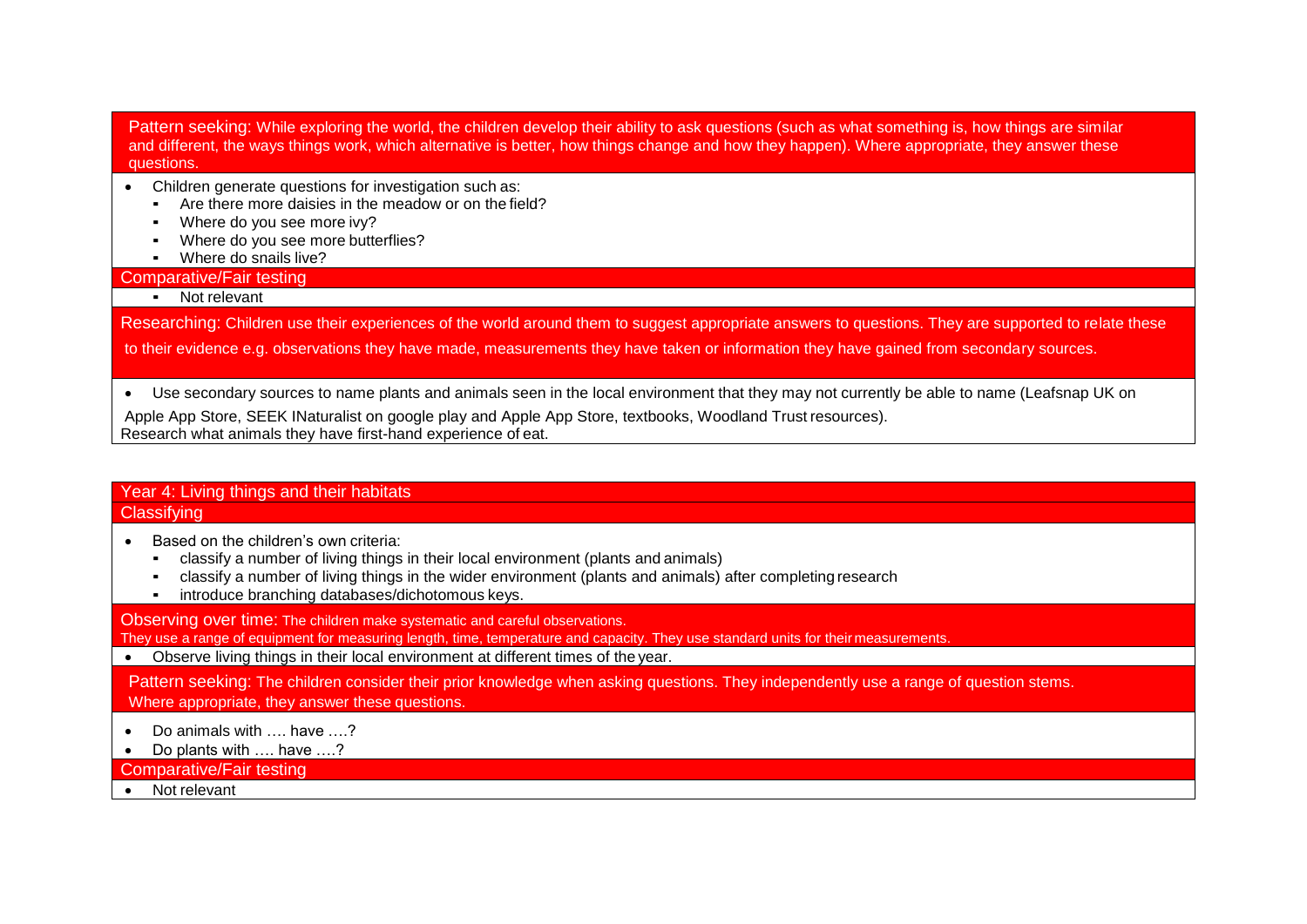Researching: Given a range of resources, the children decide for themselves how to gather evidence to answer the question. They recognise when secondary sources can be used to answer questions that cannot be answered through practical work. They identify the type of enquiry that they have chosen to answer their question.

- Research and be able to name plants and animals in the wider environment e.g. polar, desert, jungle, etc.
- Research global environmental issues and their impact on living things.

#### Year 5: Living things and their habitats

Classifying: The children decide how to record and present evidence. They record observations e.g. using annotated photographs, videos, labelled diagrams, observational drawings, labelled scientific diagrams or writing. They record measurements e.g. using tables, tally charts, bar charts, line graphs and scatter graphs. They record classifications e.g. using tables, Venn diagrams, Carroll diagrams and classification keys. Children present the same data in different ways in order to help with answering the question. • Classify animals according to their life cycle Observing over time: Children answer their own and others' questions based on observations they have made, measurements they have taken or information they have gained from secondary sources. When doing this, they discuss whether other evidence e.g. from other groups, secondary sources and their scientific understanding, supports or refutes their answer. They talk about how their scientific ideas change due to new evidence that they have gathered. They talk about how new discoveries change scientific understanding. • Grow from cuttings and observe whether they grow roots/stem/ leaf/flower. • Grow from, and harvest, bulbs through the year. (Can be done in conjunction with Year 2.) • Observe strawberry/spider plants through the year. Pattern seeking: In their conclusions, children: identify causal relationships and patterns in the natural world from their evidence; identify results that do not fit the overall pattern; and explain their findings using their subject knowledge. They evaluate, for example, the choice of method used, the control of variables, the precision and accuracy of measurements and the credibility of secondary sources used. They identify any limitations that reduce the trust they have in their data. They communicate their findings to an audience using relevant scientific language andillustrations. • Children generate questions such as: Do larger mammals have longer gestation periods? • Do larger animals live longer? ▪ Do smaller animals lay more eggs? Comparative/Fair testing

▪ Not relevant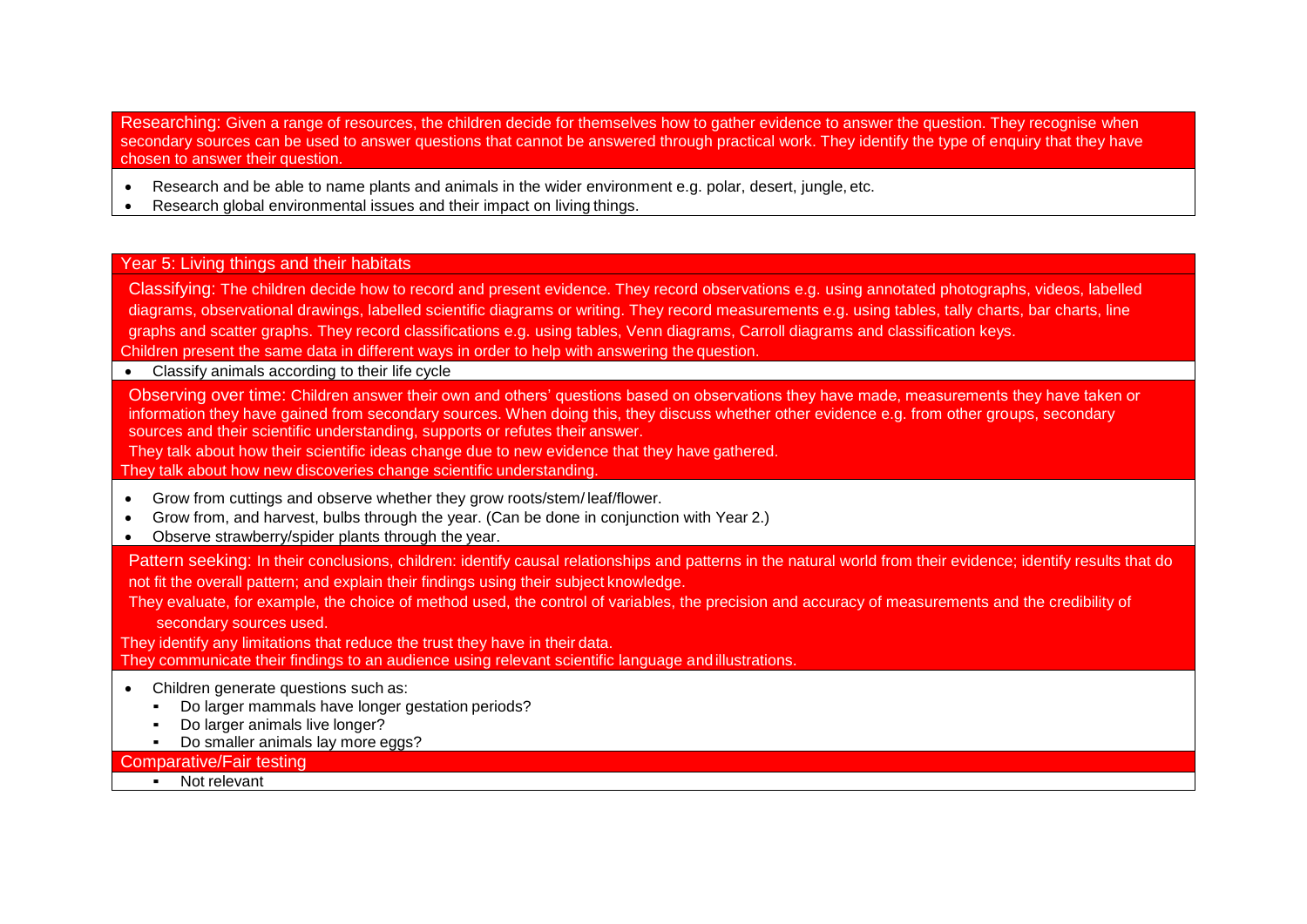- Researching: Children independently ask scientific questions. This may be stimulated by a scientific experience or involve asking further questions based on their developed understanding following an enquiry.
- Given a wide range of resources the children decide for themselves how to gather evidence to answer a scientific question. They choose a type of enquiry to carry out and justify their choice. They recognise how secondary sources can be used to answer questions that cannot be answered through practical work.
- The children select from a range of practical resources to gather evidence to answer their questions. They carry out fair tests, recognising and controlling variables. They decide what observations or measurements to make over time and for how long. They look for patterns and relationships using a suitable sample.
- Generate questions to research the life cycle of a chosen animal: mammal, amphibian, insect, bird e.g. dragon fly, cuckoo, salmon, worm, owl. (Children present what they've learned in different ways: create a model, write a song, write a story, create a PPT,etc.)
- Research how gardeners asexually reproduce plants.

#### Year 6: Living things and their habitats

Classifying: The children decide how to record and present evidence. They record observations e.g. using annotated photographs, videos, labelled diagrams, observational drawings, labelled scientific diagrams or writing. They record measurements e.g. using tables, tally charts, bar charts, line graphs and scatter graphs. They record classifications e.g. using tables, Venn diagrams, Carroll diagrams and classification keys. Children present the same data in different ways in order to help with answering the question.

- Classify animals according to Carl Linnaeus' system.
- Classify plants into flowering, mosses, ferns and conifers, based on specific characteristics.
- Create a branching database/dichotomous key to classify a set of living things.

#### Observing over time

- Not relevant
- Pattern seeking
- Not relevant

Comparative/Fair testing

• Not relevant

Researching: Children independently ask scientific questions. This may be stimulated by a scientific experience or involve asking further questions based on their developed understanding following an enquiry.

- Given a wide range of resources the children decide for themselves how to gather evidence to answer a scientific question. They choose a type of enquiry to carry out and justify their choice. They recognise how secondary sources can be used to answer questions that cannot be answered through practical work.
- The children select from a range of practical resources to gather evidence to answer their questions. They carry out fair tests, recognising and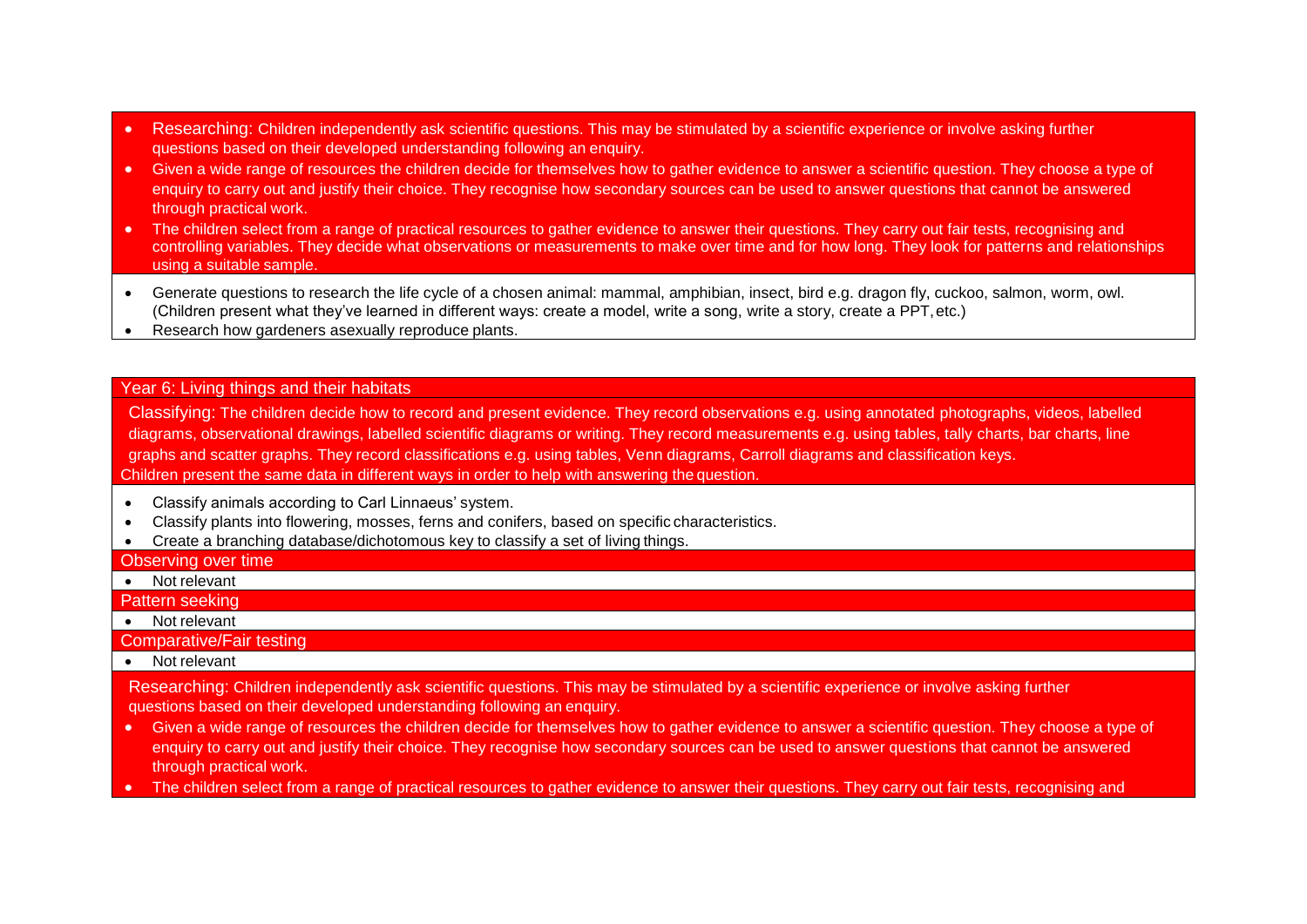controlling variables. They decide what observations or measurements to make over time and for how long. They look for patterns and relationships using a suitable sample.

- Research the characteristics of a vertebrate/invertebrate group. (Children present what they've learned in different ways: create a model, write a song, write a story, create a PPT, etc.)
- Research the characteristics of flowering plants, mosses, ferns and conifers.
- Research the difference between bacteria, virus and fungi to give reasons why these are not plants or animals.
- Research how micro-organisms can be helpful or harmful.
- Research unusual animals e.g. axolotl, platypus, kangaroos etc.

# Animals including humans

### Year 1: Animals including humans

Classifying Children use their observations and testing to compare objects, materials and living things. They sort and group these

things, identifying their own criteria for sorting.

- Classify animals they have seen/have first-hand experience of, choosing their own criteria to doso.
- Classify animals based on physical structure.
- Classify animals they have first-hand experience of based on what they eat (plants, other animals, both). (Complete this after the research.)

**Observing over time:** Children explore the world around them. They make careful observations to support identification, comparison and noticing change. They use appropriate senses, aided by equipment such as magnifying glasses or digital microscopes, to make their observations.

#### • Observe animals in the local environment throughout the year.

Pattern seeking: Children use their observations and testing to compare objects, materials and living things. They sort and group these things, identifying their own criteria for sorting.

- Children generate questions for investigation such as:
	- **•** Do people with longer arms have longer legs?
	- Can more people identify prawn cocktail crisps than cheese and onion?
	- Do all animals with …… have ……?

Comparative/Fair testing: The children use practical resources provided to gather evidence to answer questions generated by themselves or the teacher. They carry out: tests to classify; comparative tests; pattern seeking enquiries; and make observations over time.

▪ Can I taste the difference between different flavoured crisps/skittles/smarties?

Researching: Children use their experiences of the world around them to suggest appropriate answers to questions. They are supported to relate these to their evidence e.g. observations they have made, measurements they have taken or information they have gained from secondary sources.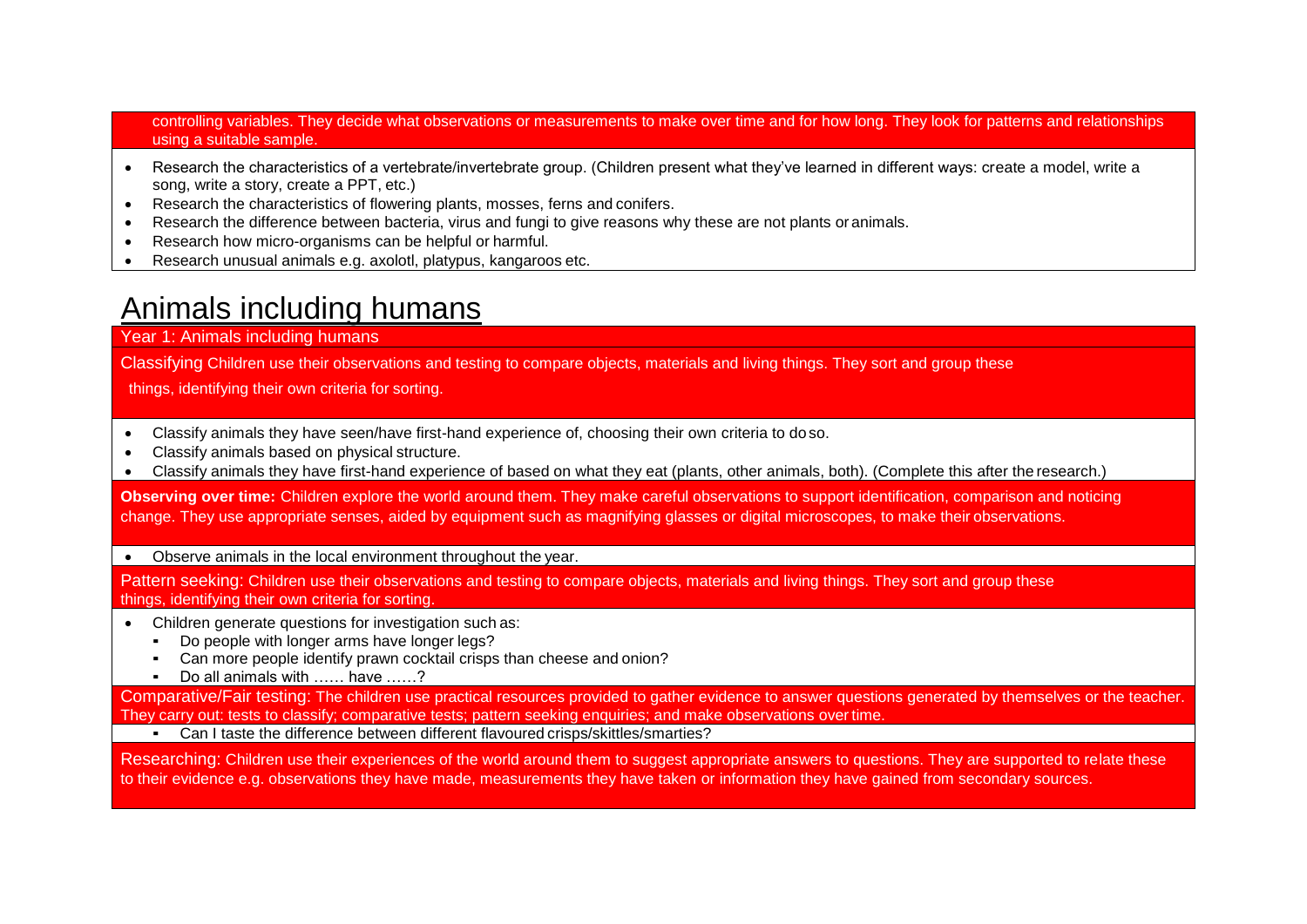- Use secondary sources to name animals seen in the local environment that they may not currently be able to name (e.g. birds: magpie, blackbird).
- Research what animals they have first-hand experience of eat.

#### Year 2: Animals including humans

Classifying: Children use their observations and testing to compare objects, materials and living things. They sort and group these things, identifying their own criteria for sorting.

- Based on the children's own criteria:
	- classify food items
	- classify animals.

Observing over time Children explore the world around them. They make careful observations to support identification, comparison and noticing change. They use appropriate senses, aided by equipment such as magnifying glasses or digital microscopes, to make their observations. They begin to take measurements, initially by comparisons, then using non-standard units.

- Observe a life cycle (e.g. caterpillars, chicks, farm animals).
- Observe how their body changes during/after exercise.

#### Pattern seeking

▪ Not relevant

Comparative/Fair testing

▪ Not relevant

Researching Children use their experiences of the world around them to suggest appropriate answers to questions. They are supported to relate these to their evidence e.g. observations they have made, measurements they have taken or information they have gained from secondary sources.

• Research adult animals and their young e.g. googling pictures and names of animal babies – swan and cygnet.

#### Year 3: Animals including humans

Classifying: The children sometimes decide how to record and present evidence. They record their observation e.g. using photographs, videos, pictures, labelled diagrams or writing. They record their measurements e.g. using tables, tally charts and bar charts (given templates, if required, to which they can add headings). They record classifications e.g. using tables, Venn diagrams, Carroll diagrams.

- Based on the children's own criteria:
	- classify food items (leading to sorting by nutrients)
	- classify animals (leading to sorting by whether or not they have skeletons).

Observing over time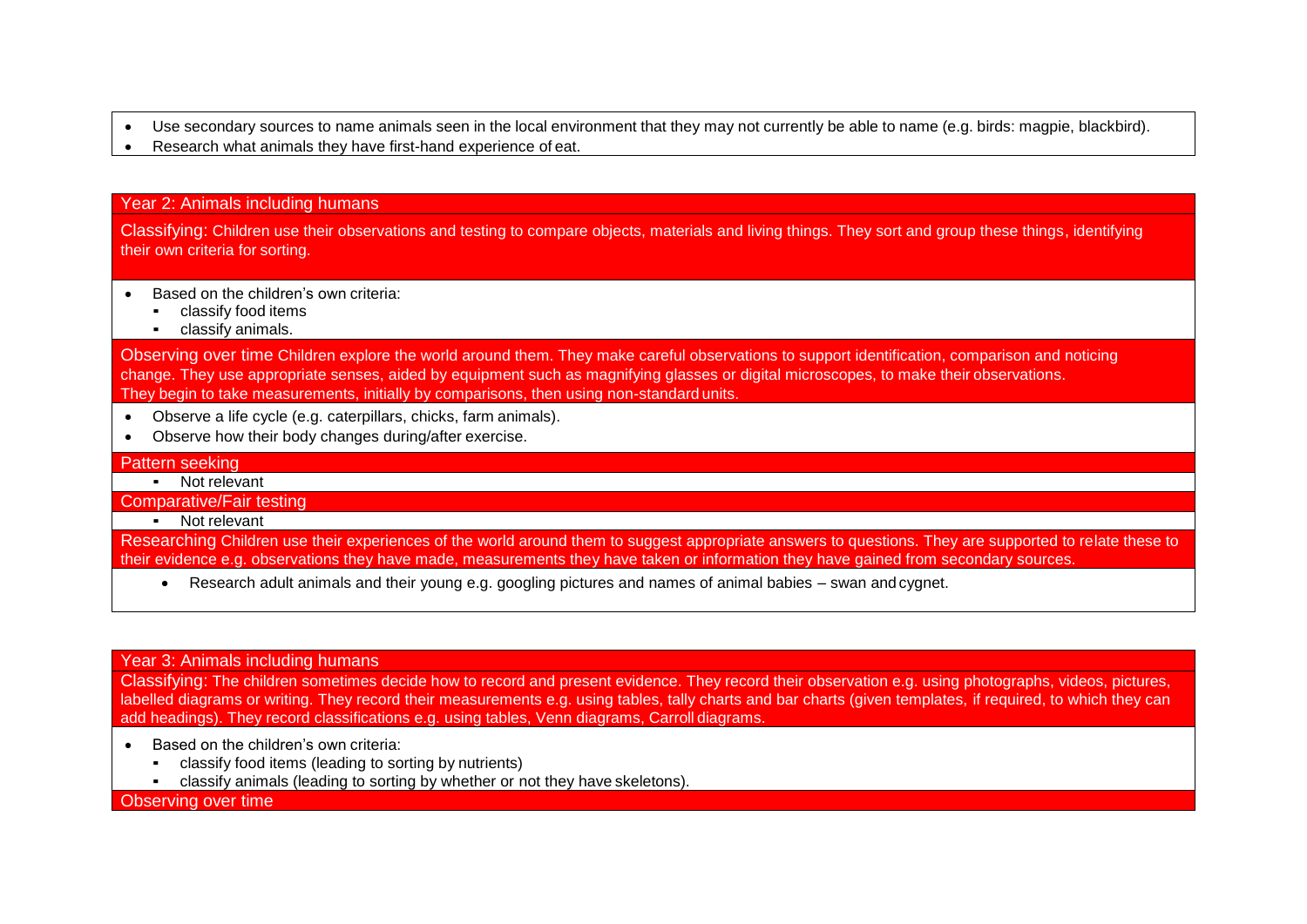#### ▪ Not relevant

Pattern seeking: Given a range of resources, the children decide for themselves how to gather evidence to answer the question. They recognise when secondary sources can be used to answer questions that cannot be answered through practical work. They identify the type of enquiry that they have chosen to answer their question.

- Children generate questions for investigation into objective 1 such as:
	- Do 'healthy' drinks have less sugar?
	- Does brown bread have more fibre?
- Children generate questions for investigation into objective 2 such as:
	- Do people with long arms throw further?
	- Can people with short legs jump higher?
	- Can people with longer legs run faster?
	- Can people with bigger hands catch a ball more easily?

#### Comparative/Fair testing

▪ Not relevant

Researching: Given a range of resources, the children decide for themselves how to gather evidence to answer the question. They recognise when secondary sources can be used to answer questions that cannot be answered through practical work. They identify the type of enquiry that they have chosen to answer their question.

- Look at food packaging to identify the amount of nutrients in different food items.
- Research which types of food contain which nutrients.
- Generate questions to research about the human skeleton.

### Year 4 Animals including humans

Classifying: Children interpret their data to generate simple comparative statements based on their evidence. They begin to identify naturally occurring patterns and causal relationships.

- Compare and contrast different types of teeth (linking to simple functions).
- Classify jaw bones/teeth to aid with making food chains e.g. recognise what eats plants and what eats animals by looking at their teeth.

#### Observing over time

• Not relevant

#### Pattern seeking

• Not relevant

#### Comparative/Fair testing

• Not relevant

Researching: Given a range of resources, the children decide for themselves how to gather evidence to answer the question. They recognise when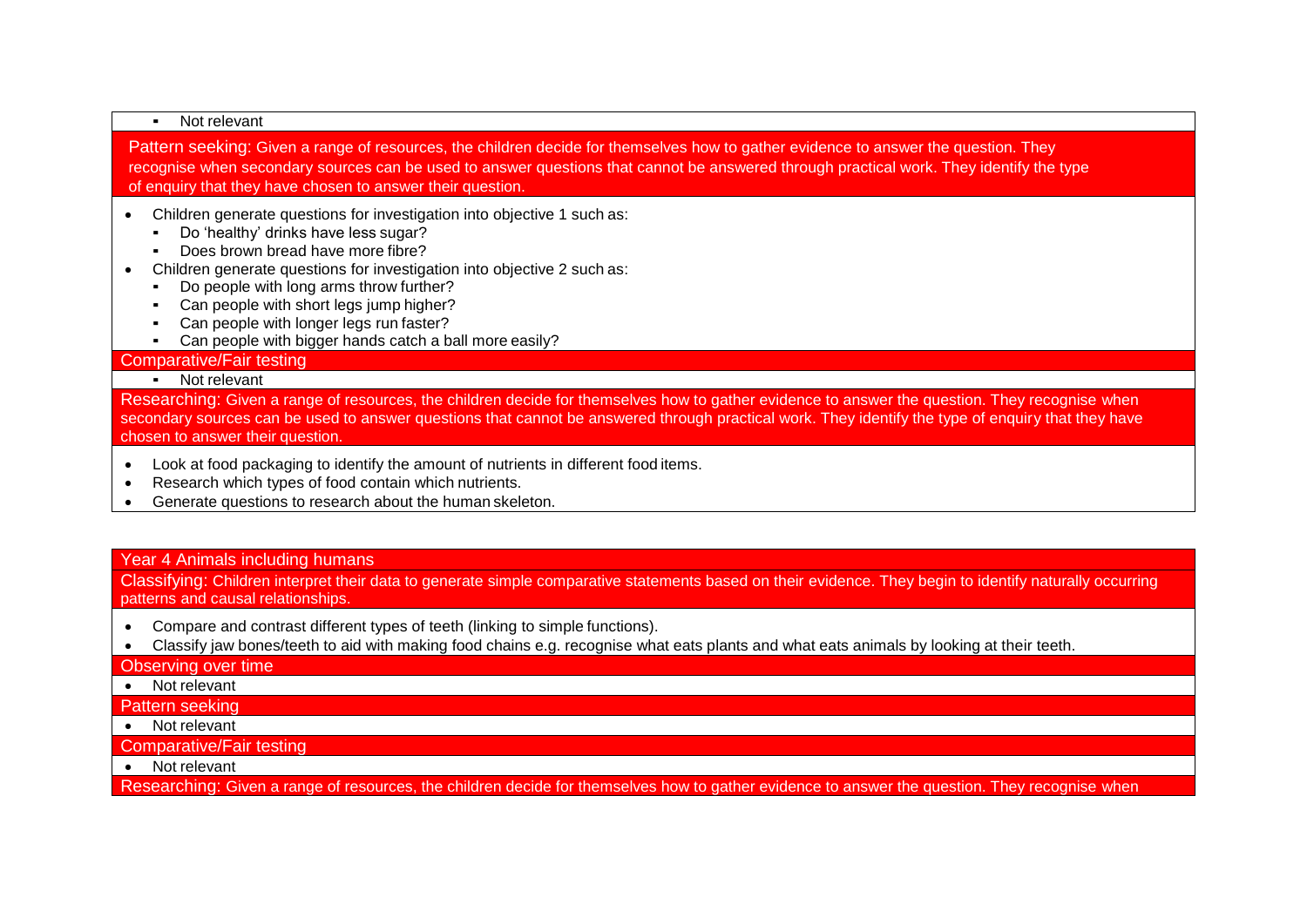secondary sources can be used to answer questions that cannot be answered through practical work. They identify the type of enquiry that they have chosen to answer their question.

- Research the different parts of the digestive system. (Children present what they've learned in different ways: create a model, write a song, write a story, create a PPT, etc.)
- Research what different animals eat within a specific environment, e.g. coral, polar, African grasslands, in order to construct food chains.

## Year 5 Animals including humans

**Classifying** 

• Not relevant

Observing over time

• Not relevant

Pattern seeking

• Not relevant

Comparative/Fair testing

• Not relevant

Researching: Children independently ask scientific questions. This may be stimulated by a scientific experience or involve asking further questions based on their developed understanding following an enquiry.

Given a wide range of resources the children decide for themselves how to gather evidence to answer a scientific question. They choose a type of enquiry to carry out and justify their choice. They recognise how secondary sources can be used to answer questions that cannot be answered through practical work.

 The children select from a range of practical resources to gather evidence to answer their questions. They carry out fair tests, recognising and controlling variables. They decide what observations or measurements to make over time and for how long. They look for patterns and relationships using a suitable sample.

• Develop questions to ask an expert e.g. a health visitor, doctor or nurse. (Questions will need to be filtered by theteacher.)

### Year 6: Animals including humans

#### **Classifving**

• Not relevant

Observing over time: Children answer their own and others' questions based on observations they have made, measurements they have taken or information they have gained from secondary sources. When doing this, they discuss whether other evidence e.g. from other groups, secondary sources and their scientific understanding, supports or refutes their answer.

They talk about how their scientific ideas change due to new evidence that they have gathered.

They talk about how new discoveries change scientific understanding.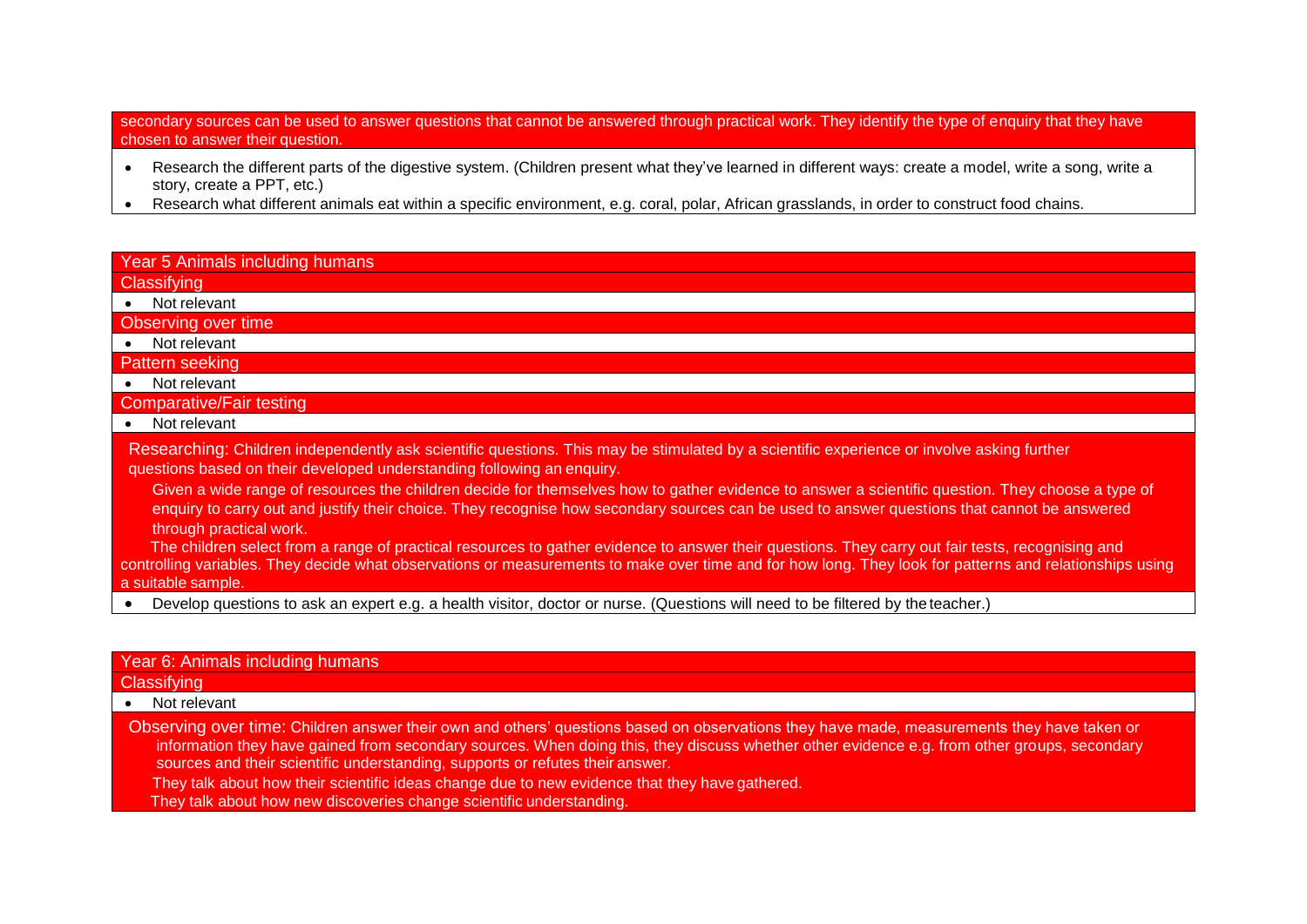| Observe pulse rates before, during and after exercise.                                                                                                                                                                                                                                                                                         |  |
|------------------------------------------------------------------------------------------------------------------------------------------------------------------------------------------------------------------------------------------------------------------------------------------------------------------------------------------------|--|
| Pattern seeking: In their conclusions, children: identify causal relationships and patterns in the natural world from their evidence; identify results that do<br>not fit the overall pattern; and explain their findings using their subject knowledge.                                                                                       |  |
| They evaluate, for example, the choice of method used, the control of variables, the precision and accuracy of measurements and the credibility<br>$\bullet$<br>of secondary sources used.                                                                                                                                                     |  |
| They identify any limitations that reduce the trust they have in their data.<br>$\bullet$                                                                                                                                                                                                                                                      |  |
| They communicate their findings to an audience using relevant scientific language and illustrations.                                                                                                                                                                                                                                           |  |
| Children generate questions for investigation such as:<br>Do older people have lower pulse rates?<br>Do boys have higher pulse rates?                                                                                                                                                                                                          |  |
| Comparative/Fair testing: Children use the scientific knowledge gained from enquiry work to make predictions they can investigate using comparative<br>and fairtests.                                                                                                                                                                          |  |
| Complete different activities to compare the impact on their own heart rate.                                                                                                                                                                                                                                                                   |  |
| Researching: Children independently ask scientific questions. This may be stimulated by a scientific experience or involve asking further<br>questions based on their developed understanding following an enquiry.                                                                                                                            |  |
| Given a wide range of resources the children decide for themselves how to gather evidence to answer a scientific question. They choose a type of<br>$\bullet$<br>enquiry to carry out and justify their choice. They recognise how secondary sources can be used to answer questions that cannot be answered<br>through practical work.        |  |
| The children select from a range of practical resources to gather evidence to answer their questions. They carry out fair tests, recognising and<br>$\bullet$<br>controlling variables. They decide what observations or measurements to make over time and for how long. They look for patterns and relationships<br>using a suitable sample. |  |
| Generate questions to research about the human circulatory system. (Children present what they've learned in different ways: create a model,<br>write a song, write a story, create a PPT, etc.)                                                                                                                                               |  |

# Evolution and Inheritance

### Year 6: Evolution and Inheritance

Classifying: The children decide how to record and present evidence. They record observations e.g. using annotated photographs, videos, labelled diagrams, observational drawings, labelled scientific diagrams or writing. They record measurements e.g. using tables, tally charts, bar charts, line graphs and scatter graphs. They record classifications e.g. using tables, Venn diagrams, Carroll diagrams and classification keys. Children present the same data in different ways in order to help with answering the question.

- To show variation in a species:
	- Classify a species of animal e.g. cats, dogs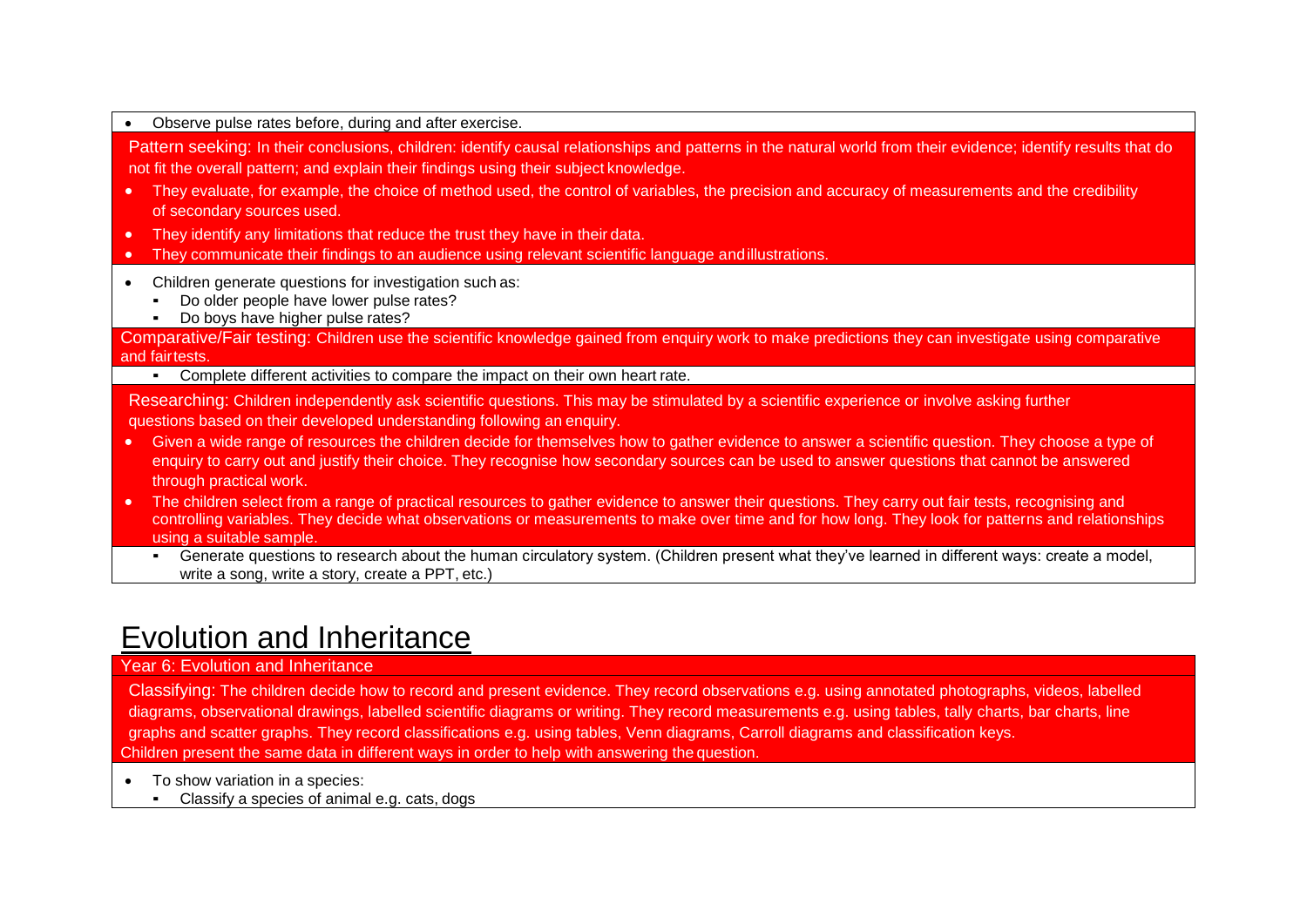▪ classify a species of plant e.g. daffodils, tulips, lilies.

#### Observing over time

• Not relevant

Pattern seeking

• Use different pieces of equipment, e.g. chopsticks, toothpicks, cutlery, to look for patterns linking the suitability of bird beaks for the available food e.g. rice, grapes, raisins.

Comparative/Fair testing

#### • Not relevant

Researching: Children independently ask scientific questions. This may be stimulated by a scientific experience or involve asking further questions based on their developed understanding following an enquiry.

- Given a wide range of resources the children decide for themselves how to gather evidence to answer a scientific question. They choose a type of enquiry to carry out and justify their choice. They recognise how secondary sources can be used to answer questions that cannot be answered through practical work.
- The children select from a range of practical resources to gather evidence to answer their questions. They carry out fair tests, recognising and controlling variables. They decide what observations or measurements to make over time and for how long. They look for patterns and relationships using a suitable sample.
	- Research different types of a species and their characteristics making them suitable for different habitats e.g. penguins.

# Seasonal Changes

Year 1: Seasonal Changes **Classifying** 

• Not relevant

Observing over time: Children explore the world around them. They make careful observations to support identification, comparison and noticing

change. They use appropriate senses, aided by equipment such as magnifying glasses or digital microscopes, to make their observations.

- Take weather measurements and make observations over time.
- Record/Photograph what children are wearing (jumper, coat, hats, scarves, etc.)
- Make observations of daylight hours e.g. send a diary and toy bear home with one child each day and ask the child to record their activities, but the bear needs to go to bed when it gets dark and the children must record the time this happens. (This gathers evidence, over time, that day length changes and so do activities.)

Pattern seeking: Children use their observations and testing to compare objects, materials and living things. They sort and group these things, identifying their own criteria for sorting.

• At the end of the year, look for patterns in evidence e.g. Does it rain more in spring? Do we have more sunny days in the summer? Which was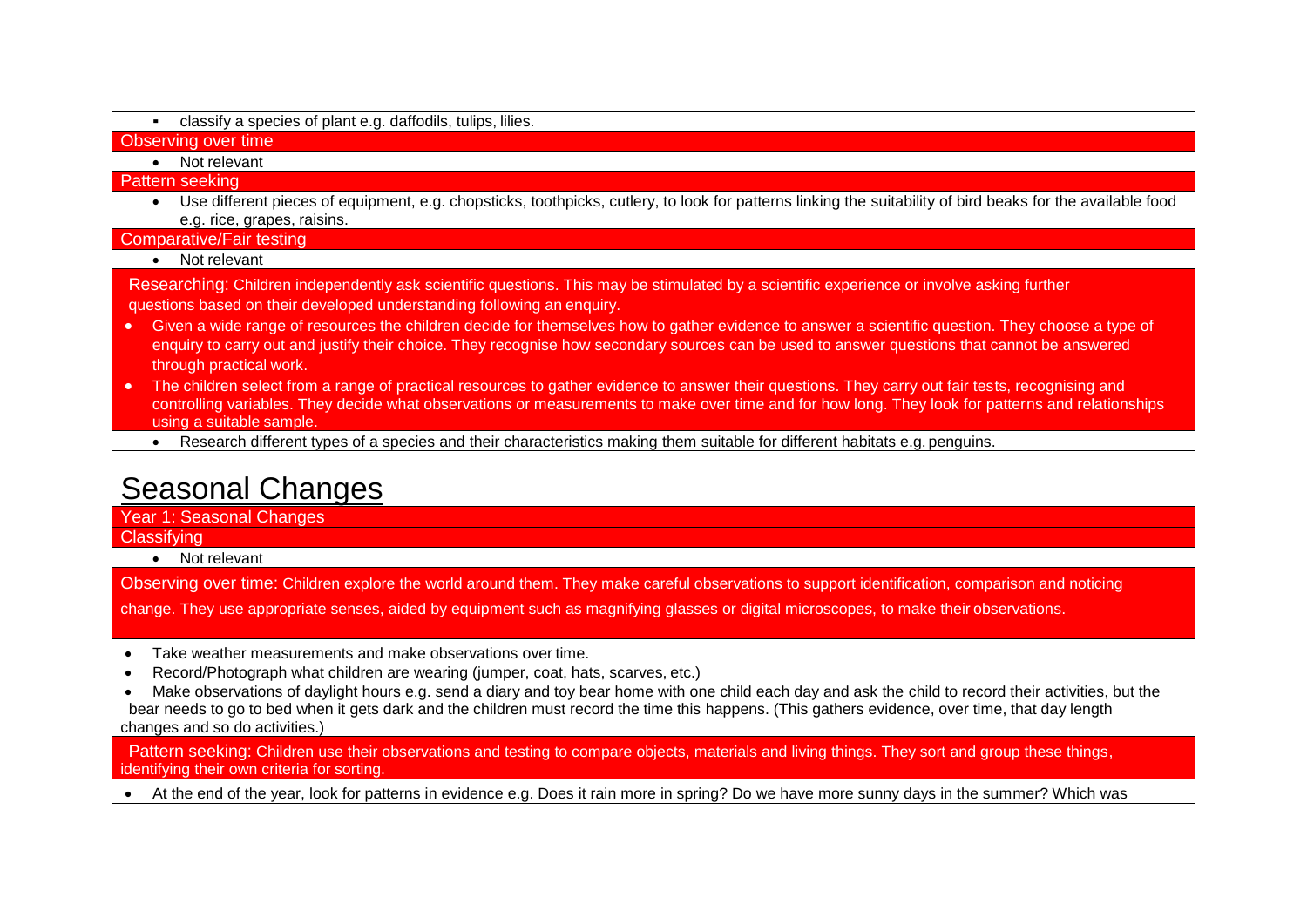| the coldest month?       |
|--------------------------|
| Comparative/Fair testing |
| Not relevant             |
| Researching              |
| Not relevant             |
|                          |

# **Materials**

Year 1: Materials

Classifying**:** Children use their observations and testing to compare objects, materials and living things. They sort and group these

things, identifying their own criteria for sorting.

- Classify objects made from the same material (e.g. lots of things made from plastic).
- Classify one object made from different materials (e.g. cups made of different materials).
- Classify different fabrics based on texture (e.g. to make a feely-book for a child).
- Classify paper/plastics/fabrics.

Observing over time

• Not relevant

Pattern seeking

• Not relevant

Comparative/Fair testing: The children use practical resources provided to gather evidence to answer questions generated by themselves or the teacher. They carry out: tests to classify; comparative tests; pattern seeking enquiries; and make observations overtime.

• Test objects made of different materials to see how effective they are e.g. umbrellas/hats/coats for waterproofness, cloths/nappies for absorbency,

socks for elasticity, bounciness of balls, sunglasses for protection from the sun, picnic plates for stiffness, door mats for wiping your feet, different papers for writing on/painting etc.

### **Researching**

• Not relevant

Year 2: Materials

Classifying Children use their observations and testing to compare objects, materials and living things. They sort and group these things, identifying their own criteria for sorting.

Based on the children's own criteria, classify materials e.g. samples of wood, metal, plastic, etc.

Observing over time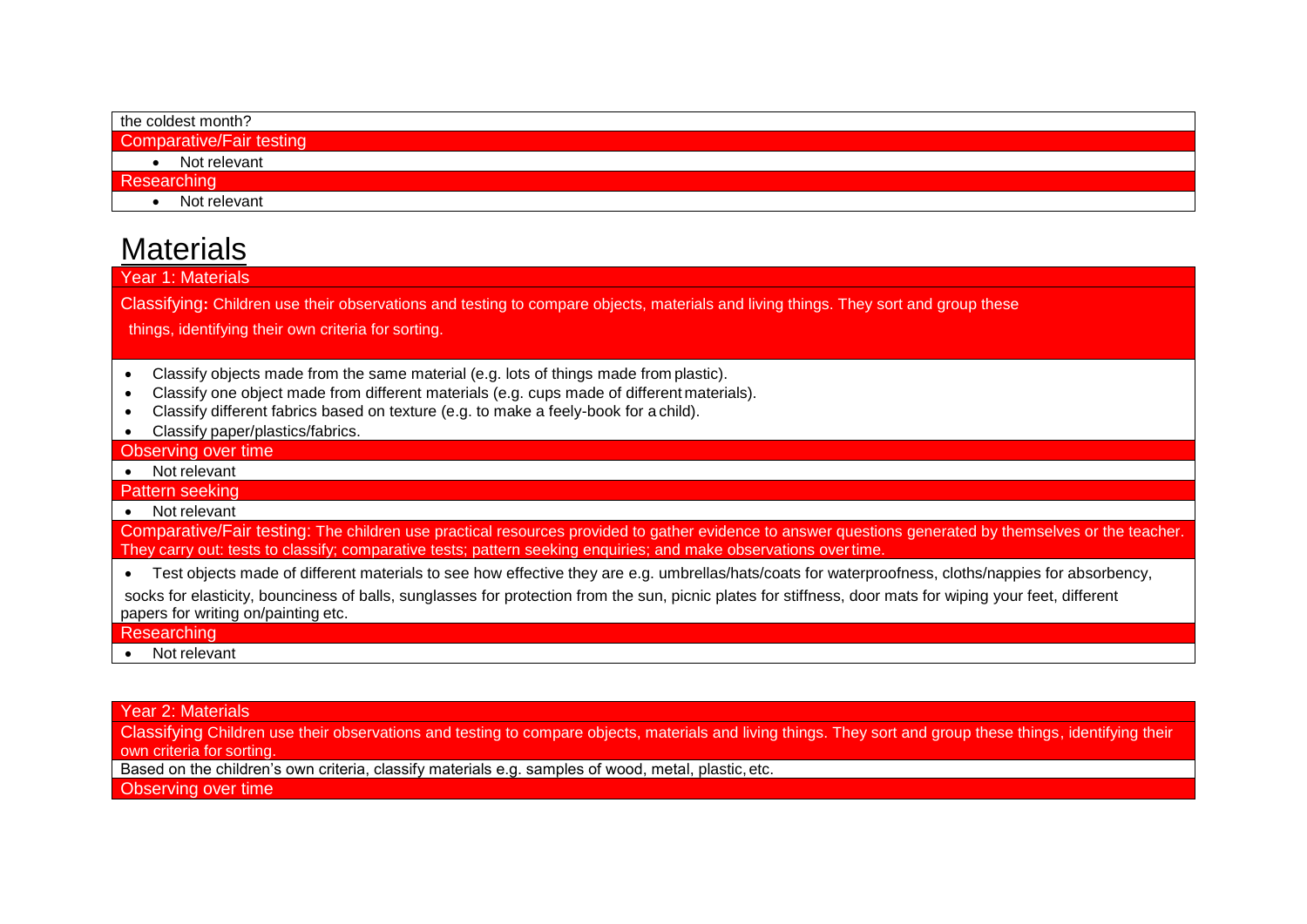| Not relevant                                                                                                                                                                                                                                                                                                                                       |
|----------------------------------------------------------------------------------------------------------------------------------------------------------------------------------------------------------------------------------------------------------------------------------------------------------------------------------------------------|
| Pattern seeking                                                                                                                                                                                                                                                                                                                                    |
| Not relevant                                                                                                                                                                                                                                                                                                                                       |
| Comparative/Fair testing The children use practical resources provided to gather evidence to answer questions generated by themselves or the<br>teacher. They carry out: tests to classify; comparative tests; pattern seeking enquiries; and make observations over time.                                                                         |
| Test materials for different uses (e.g. Which material can you use to make an aeroplane? Which fabric would you use for curtains? Which materials are<br>best for Cinderella's mop? Which fabric would you choose for Elastigirl's costume? Which paper can be used for a book, fabrics for a child's dungarees,<br>materials for aeroplanes etc?) |
| Researching                                                                                                                                                                                                                                                                                                                                        |
| Not relevant                                                                                                                                                                                                                                                                                                                                       |
|                                                                                                                                                                                                                                                                                                                                                    |
| <b>Year 4: Materials</b>                                                                                                                                                                                                                                                                                                                           |
| Classifying                                                                                                                                                                                                                                                                                                                                        |
| Based on the children's own criteria:                                                                                                                                                                                                                                                                                                              |

- classify solids (including grains, crystals, powders: physical properties)
- classify liquids.

Observing over time: The children make systematic and careful observations. They use a range of equipment for measuring length, time, temperature and capacity. They use standard units for their measurements.

- Watch ice melt (ice hands).
- Watch hand prints dry e.g. water hand prints on coloured paper towel.
- Watch frozen liquids melt.

#### Pattern seeking

#### • Not relevant

Comparative/Fair testing: The children select from a range of practical resources to gather evidence to answer questions generated by themselves or the teacher.

• They follow their plan to carry out: observations and tests to classify; comparative and simple fair tests; observations over time; and pattern seeking.

#### **Explanatory note**

A comparative test is performed by changing a variable that is qualitative e.g. the type of material, shape of the parachute. This leads to a ranked outcome.

A fair test is performed by changing a variable that is quantitative e.g. the thickness of the material or the area of the canopy. This leads to establishing a causative relationship.

• What affects the melting rate of chocolate (size of pieces, temperature of water, type of chocolate)?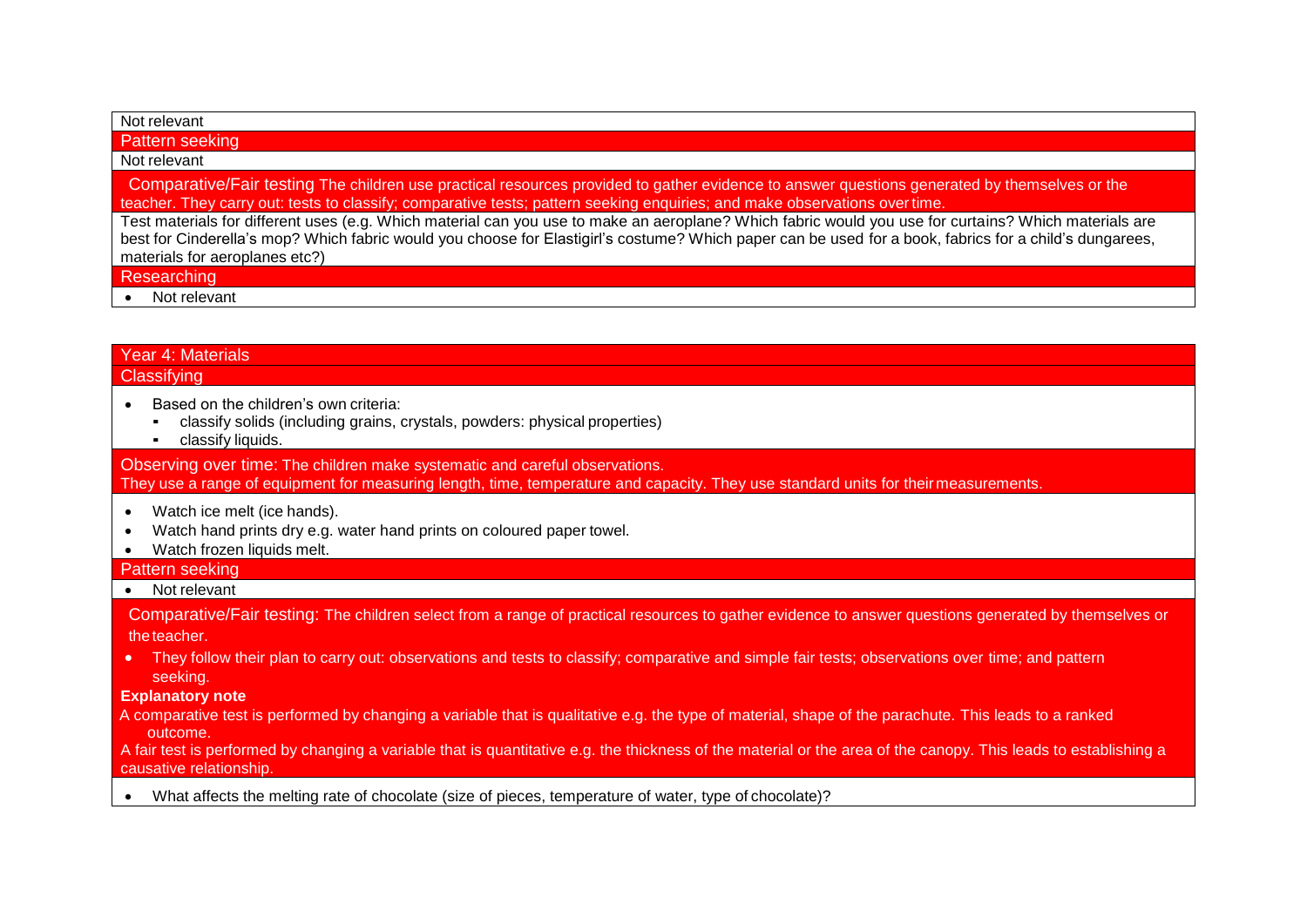- What affects the rate an 'ice pole' melts?
- What affects the rate of evaporation?
- Test the 'runniness' of liquids.

Researching: Children answer their own and others' questions based on observations they have made, measurements they have taken orinformation they have gained from secondary sources. The answers are consistent with the evidence.

- Research the melting point of metals.
- Research the water cycle. (Children present what they've learned in different ways: create a model, write a song, write a story, create a PPT, etc.)

#### Year 5: Materials

Classifying: The children decide how to record and present evidence. They record observations e.g. using annotated photographs, videos, labelled diagrams, observational drawings, labelled scientific diagrams or writing. They record measurements e.g. using tables, tally charts, bar charts, line graphs and scatter graphs. They record classifications e.g. using tables, Venn diagrams, Carroll diagrams and classification keys.

- Children present the same data in different ways in order to help with answering the question.
- Based on the children's own criteria:
	- classify the materials themselves e.g. samples of wood, metal, plastic, etc.

#### based on the outcomes.

Observing over time: Children answer their own and others' questions based on observations they have made, measurements they have taken or information they have gained from secondary sources. When doing this, they discuss whether other evidence e.g. from other groups, secondary sources and their scientific understanding, supports or refutes their answer.

- They talk about how their scientific ideas change due to new evidence that they have gathered.
- They talk about how new discoveries change scientific understanding.
- Observe rusting with uncoated nails in different liquids. (This can be achieved by removing coating with sandpaper.)

#### Pattern seeking

• Not relevant

Comparative/Fair testing: Children use the scientific knowledge gained from enquiry work to make predictions they can investigate using comparative and fairtests.

- Which material would be good for a tent?
- Which material would be good to make a tea bag from?
- Which materials keep things warm/cold?
- Which material would be good for a bag for different purposes?
- Test solids for solubility.
- Compare rates of solubility.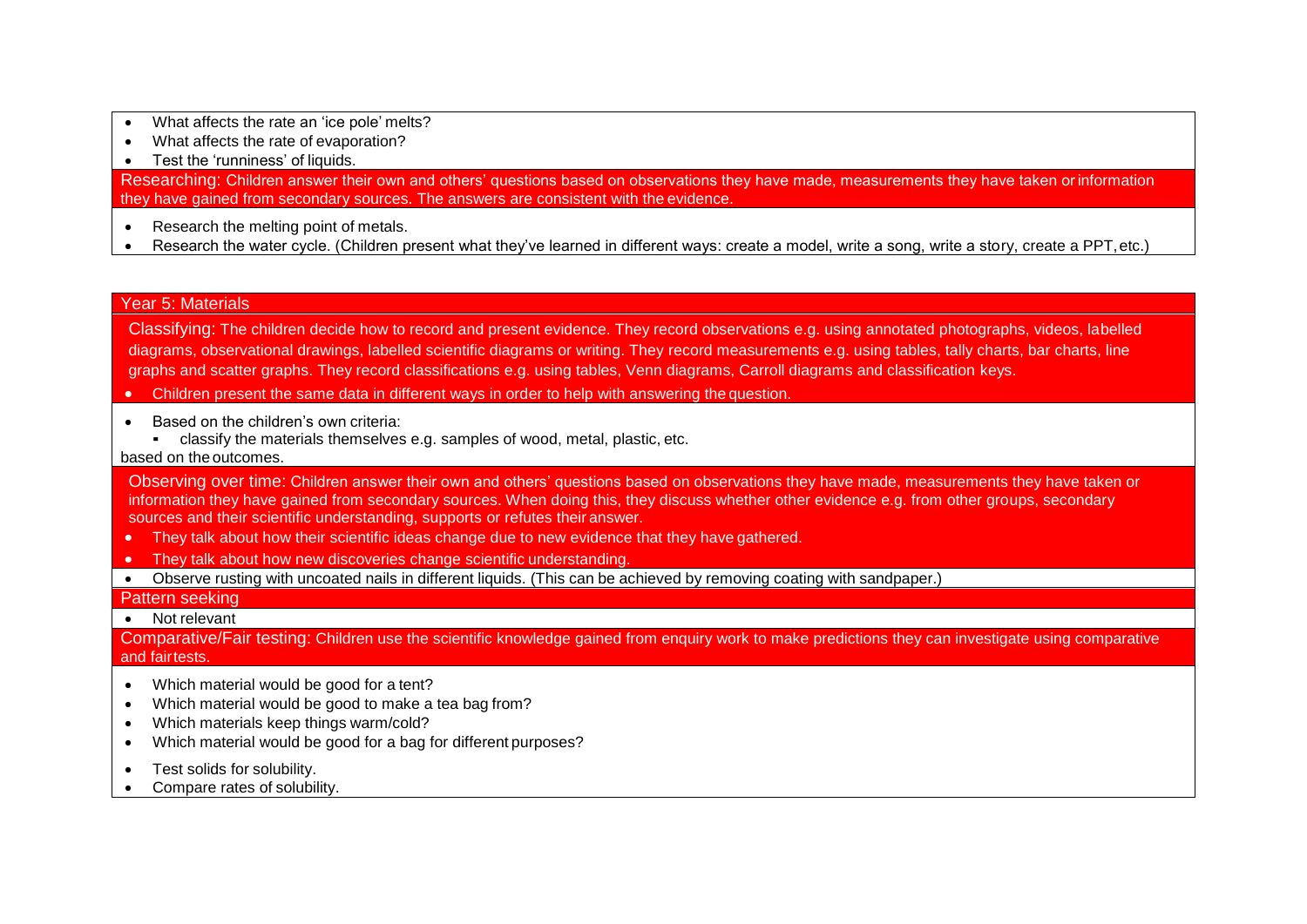|  |  | Burn different materials (not plastic or toxic substances). |  |
|--|--|-------------------------------------------------------------|--|
|--|--|-------------------------------------------------------------|--|

**Researching** 

Not relevant

# **Rocks**

Year 3: Rocks

Classifying: The children sometimes decide how to record and present evidence. They record their observation e.g. using photographs, videos, pictures, labelled diagrams or writing. They record their measurements e.g. using tables, tally charts and bar charts (given templates, if required, to which they can add headings). They record classifications e.g. using tables, Venn diagrams, Carroll diagrams.

- Based on the children's own criteria, classify rocks. (At the beginning of the topic, this will most likely focus on appearance, leading to physical properties at the end of the unit.)
- Look at different soils and discuss how they are similar/different.

Observing over time: The children make systematic and careful observations. They use a range of equipment for measuring length, time, temperature and capacity. They use standard units for their measurements

• Observe how soil separates into different layers in water – see diagram.



### Pattern seeking

#### • Not relevant

Comparative/Fair testing: The children select from a range of practical resources to gather evidence to answer questions generated by themselves or the teacher.

• They follow their plan to carry out: observations and tests to classify; comparative and simple fair tests; observations over time; and pattern seeking.

#### **Explanatory note**

A comparative test is performed by changing a variable that is qualitative e.g. the type of material, shape of the parachute. This leads to a ranked outcome.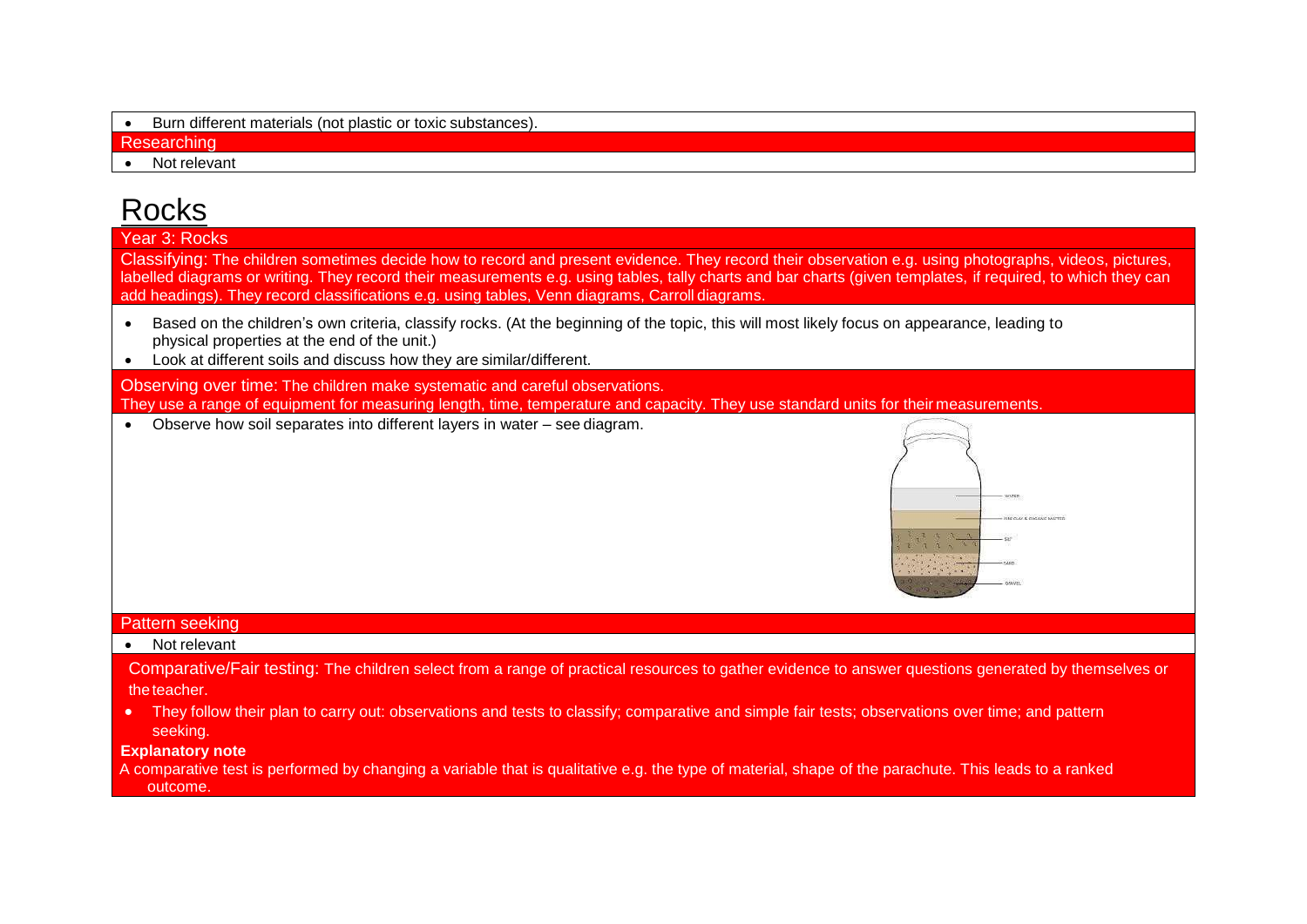A fair test is performed by changing a variable that is quantitative e.g. the thickness of the material or the area of the canopy. This leads to establishing a causative relationship.

- Test the hardness of different rocks.
- Test what happens when rocks are put in water.
- Test how quickly water runs through different types of soil.

Researching: Given a range of resources, the children decide for themselves how to gather evidence to answer the question. They recognise when secondary sources can be used to answer questions that cannot be answered through practical work. They identify the type of enquiry that they have chosen to answer their question.

• Research how fossils are formed.

# Light

### Year 3: Light

Classifying: The children sometimes decide how to record and present evidence. They record their observation e.g. using photographs, videos, pictures, labelled diagrams or writing. They record their measurements e.g. using tables, tally charts and bar charts (given templates, if required, to which they can add headings). They record classifications e.g. using tables, Venn diagrams, Carroll diagrams.

- Based on the children's own criteria:
	- classify light sources (leading to man-made/natural)
	- classify materials (leading to reflective/non-reflective, transparent/translucent/opaque).

#### Observing over time

▪ Not relevant (NB Do not look at how shadows in the playground change throughout the day.)

#### Pattern seeking

#### ■ Not relevant

Comparative/Fair testing: The children select from a range of practical resources to gather evidence to answer questions generated by themselves or the teacher.

• They follow their plan to carry out: observations and tests to classify; comparative and simple fair tests; observations over time; and pattern seeking.

#### **Explanatory note**

A comparative test is performed by changing a variable that is qualitative e.g. the type of material, shape of the parachute. This leads to a ranked outcome.

A fair test is performed by changing a variable that is quantitative e.g. the thickness of the material or the area of the canopy. This leads to establishing a causative relationship.

- Test materials for reflectiveness.
- Test materials for transparency.
- Investigate shadows (size of shadows, shape of shadows).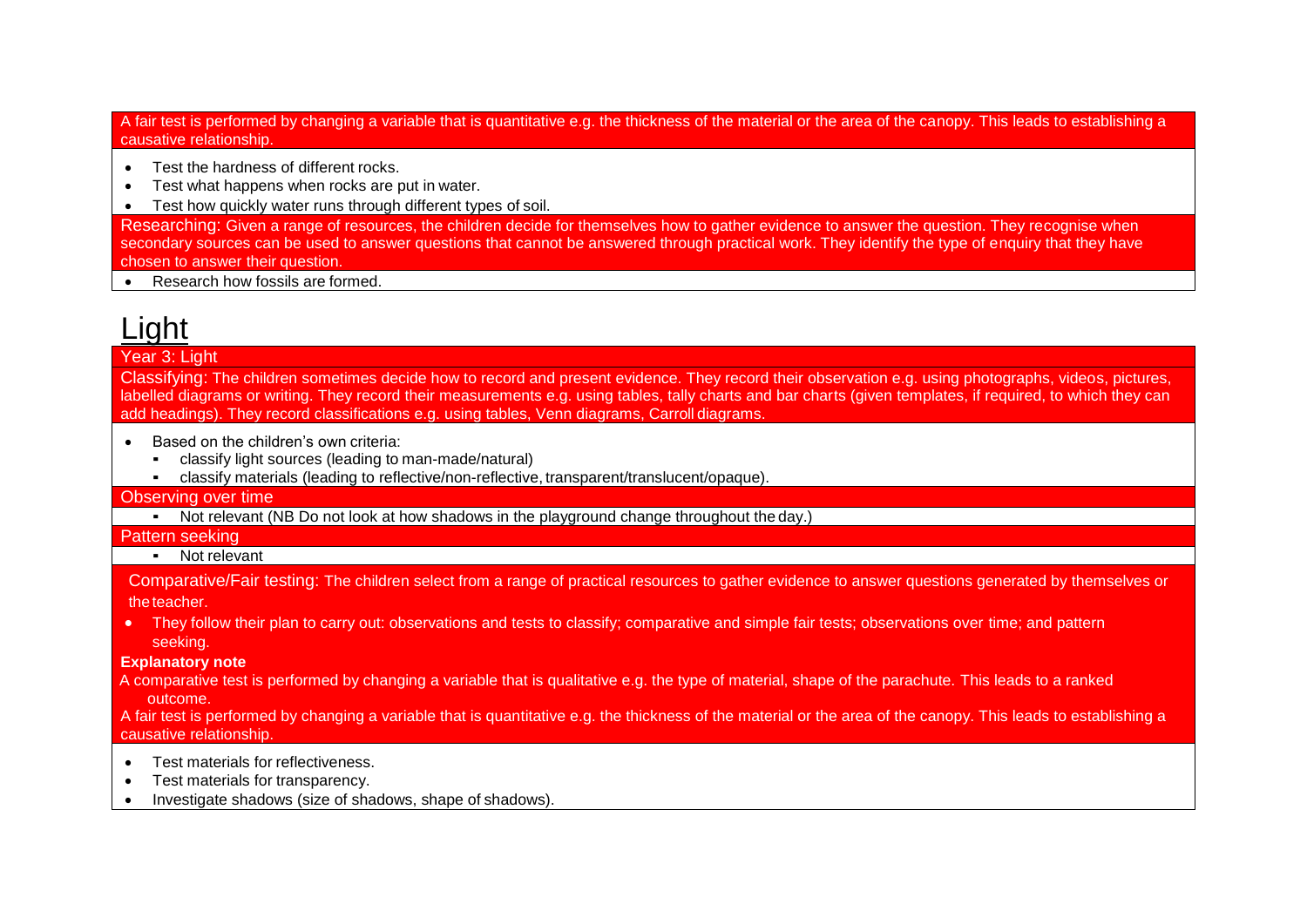| ш |             |  |  |
|---|-------------|--|--|
|   | Not relevan |  |  |

## Year 6: Light **Classifving** • Not relevant

Observing over time

• Not relevant

Pattern seeking

• Not relevant

Comparative/Fair testing: Children use the scientific knowledge gained from enquiry work to make predictions they can investigate using comparative and fairtests.

• Investigate the shape of shadows and link this to light travelling in straight lines.

**Researching** 

• Not relevant

# Forces

#### Year 3: Forces

Classifying: The children sometimes decide how to record and present evidence. They record their observation e.g. using photographs, videos, pictures, labelled diagrams or writing. They record their measurements e.g. using tables, tally charts and bar charts (given templates, if required, to which they can add headings). They record classifications e.g. using tables, Venn diagrams, Carroll diagrams.

- Based on the children's own criteria:
	- sort materials (leading towards metal/non-metal and magnetic/not magnetic)
	- sort toys (leading to what makes them move e.g. push/pull).

#### Observing over time

#### ▪ Not relevant

#### Pattern seeking

#### Not relevant

Comparative/Fair testing: The children select from a range of practical resources to gather evidence to answer questions generated by themselves or the teacher.

- They follow their plan to carry out: observations and tests to classify; comparative and simple fair tests; observations over time; and pattern seeking.
- **Explanatory note**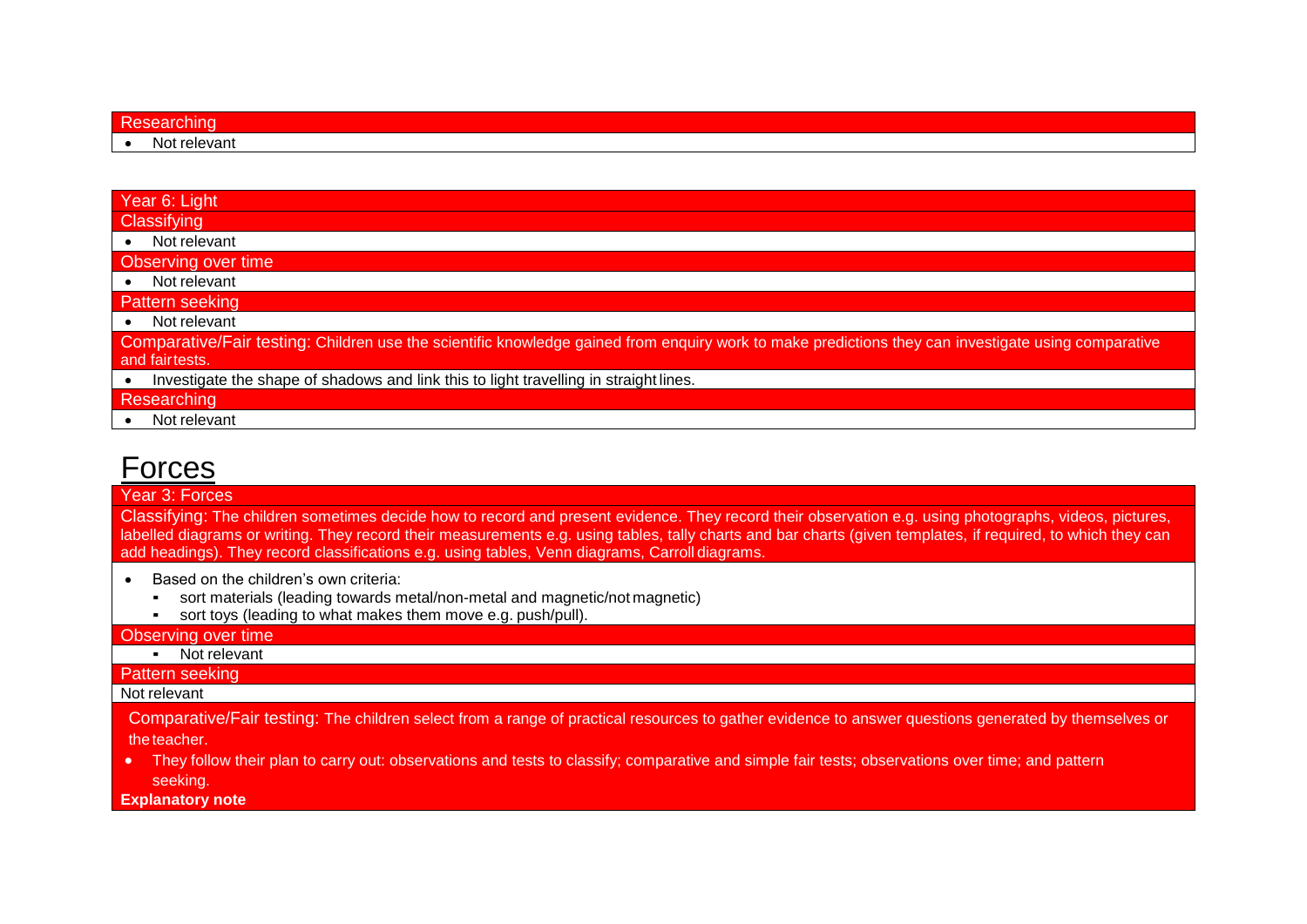A comparative test is performed by changing a variable that is qualitative e.g. the type of material, shape of the parachute. This leads to a ranked outcome.

A fair test is performed by changing a variable that is quantitative e.g. the thickness of the material or the area of the canopy. This leads to establishing a causative relationship.

- Test how objects move on different surfaces e.g. cars, spinning tops, wind-up/clockwork toys.
- Test the strength of different magnets.

Researching: Given a range of resources, the children decide for themselves how to gather evidence to answer the question. They recognise when secondary sources can be used to answer questions that cannot be answered through practical work. They identify the type of enquiry that they have chosen to answer their question.

• Find out how magnets are used in everyday life.

### Year 5: Forces

**Classifying** 

• Not relevant

#### Observing over time

- Not relevant
- Pattern seeking
- Not relevant

Comparative/Fair testing: Children use the scientific knowledge gained from enquiry work to make predictions they can investigate using comparative and fairtests.

- Compare friction e.g. trainers or weighted match box pulled with forcemeter, balloon rockets, CD hovercraft, balloon cars.
- Compare water resistance e.g. boats in a gutter of water, plasticine in a cylinder of liquid (easier with a more viscous liquid e.g. bubble bath).
- Compare air resistance e.g. spinners, parachutes, sailing boats, straw rockets.
- Compare levers, pulleys and gears see illustrations below.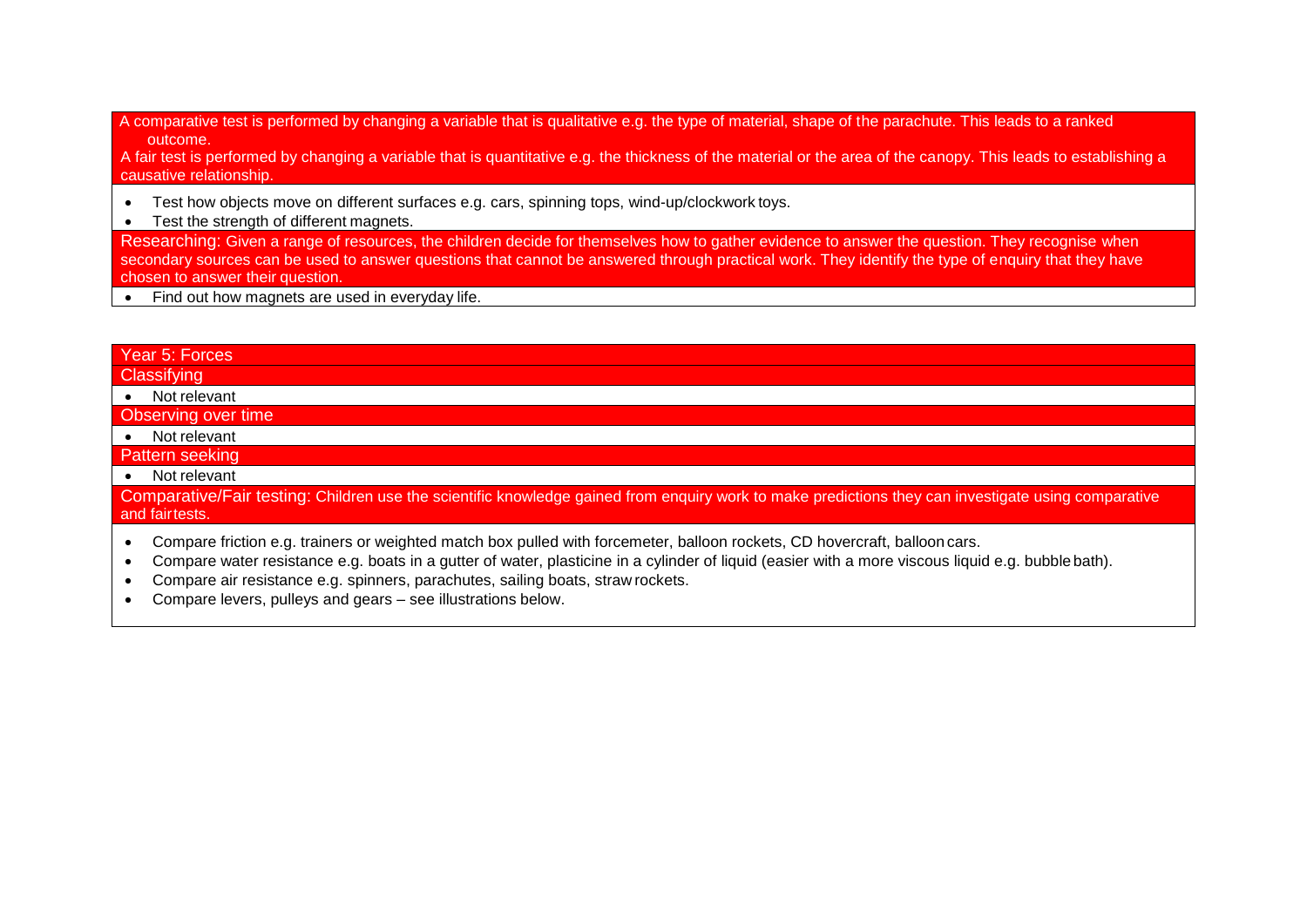

enquiry to carry out and justify their choice. They recognise how secondary sources can be used to answer questions that cannot be answered through practical work.

The children select from a range of practical resources to gather evidence to answer their questions. They carry out fair tests, recognising and controlling variables. They decide what observations or measurements to make over time and for how long. They look for patterns and relationships using a suitable sample.

• Research Heath Robinson and Rube Goldberg machines. (Children present what they've learned in different ways: create a model, write a song, writea story, create a PPT, etc. This could be cross-curricular with D&T and English biography writing.)

# Sound

### Year 4: Sound

Classifying: The children sometimes decide how to record and present evidence. They record their observation e.g. using photographs, videos, pictures, labelled diagrams or writing. They record their measurements e.g. using tables, tally charts and bar charts (given templates, if required, to which they can add headings). They record classifications e.g. using tables, Venn diagrams, Carroll diagrams.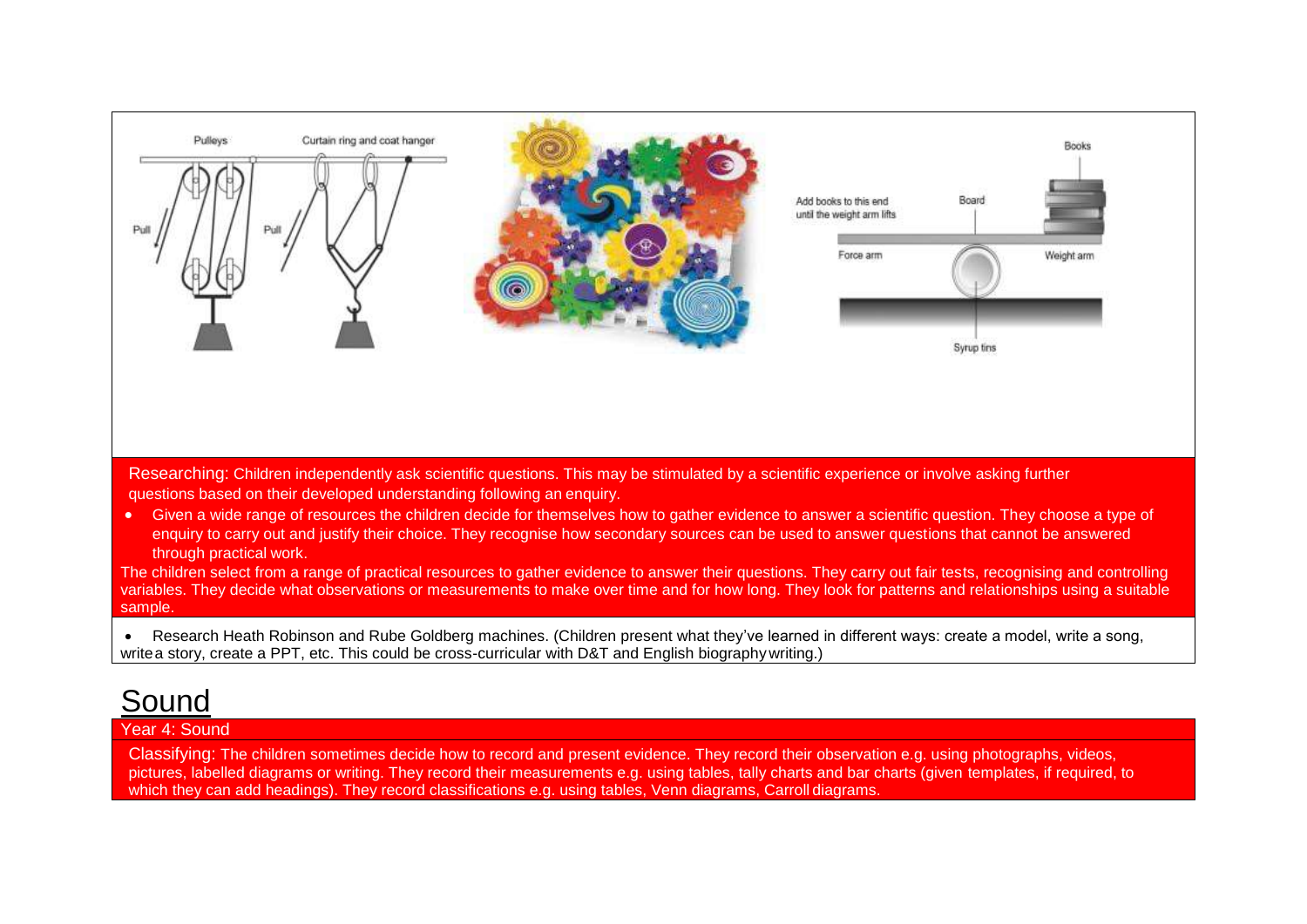Children are supported to present the same data in different ways in order to help with answering the question.

Based on the children's own criteria, sort musical instruments.

Observing over time

• Not relevant

Pattern seeking

• Not relevant

Comparative/Fair testing: The children select from a range of practical resources to gather evidence to answer questions generated by themselves or the teacher.

• They follow their plan to carry out: observations and tests to classify; comparative and simple fair tests; observations over time; and pattern seeking.

#### **Explanatory note**

A comparative test is performed by changing a variable that is qualitative e.g. the type of material, shape of the parachute. This leads to a ranked outcome.

A fair test is performed by changing a variable that is quantitative e.g. the thickness of the material or the area of the canopy. This leads to establishing a causative relationship.

- Measure volume from different instruments.
- Measure how volume changes away from a source.
- Investigate string telephones.
- Explore pitch e.g. through a carousel of activities using milk bottles, straw pipes, rulers, elastic band guitars.

Researching: Given a range of resources, the children decide for themselves how to gather evidence to answer the question. They recognise when secondary sources can be used to answer questions that cannot be answered through practical work. They identify the type of enquiry that they have chosen to answer their question.

They communicate their findings to an audience both orally and in writing, using appropriate scientific vocabulary.

• Research, make and play their own instruments based on what they learned about pitch and volume.

# **Electricity**

### Year 4: Electricity

Classifying: The children sometimes decide how to record and present evidence. They record their observation e.g. using photographs, videos, pictures, labelled diagrams or writing. They record their measurements e.g. using tables, tally charts and bar charts (given templates, if required, to which they can add headings). They record classifications e.g. using tables, Venn diagrams, Carroll diagrams.

• Children are supported to present the same data in different ways in order to help with answering the question.

• Based on the children's own criteria, classify household appliances and/or toys (leading to electrical/not electrical, batteries/mains).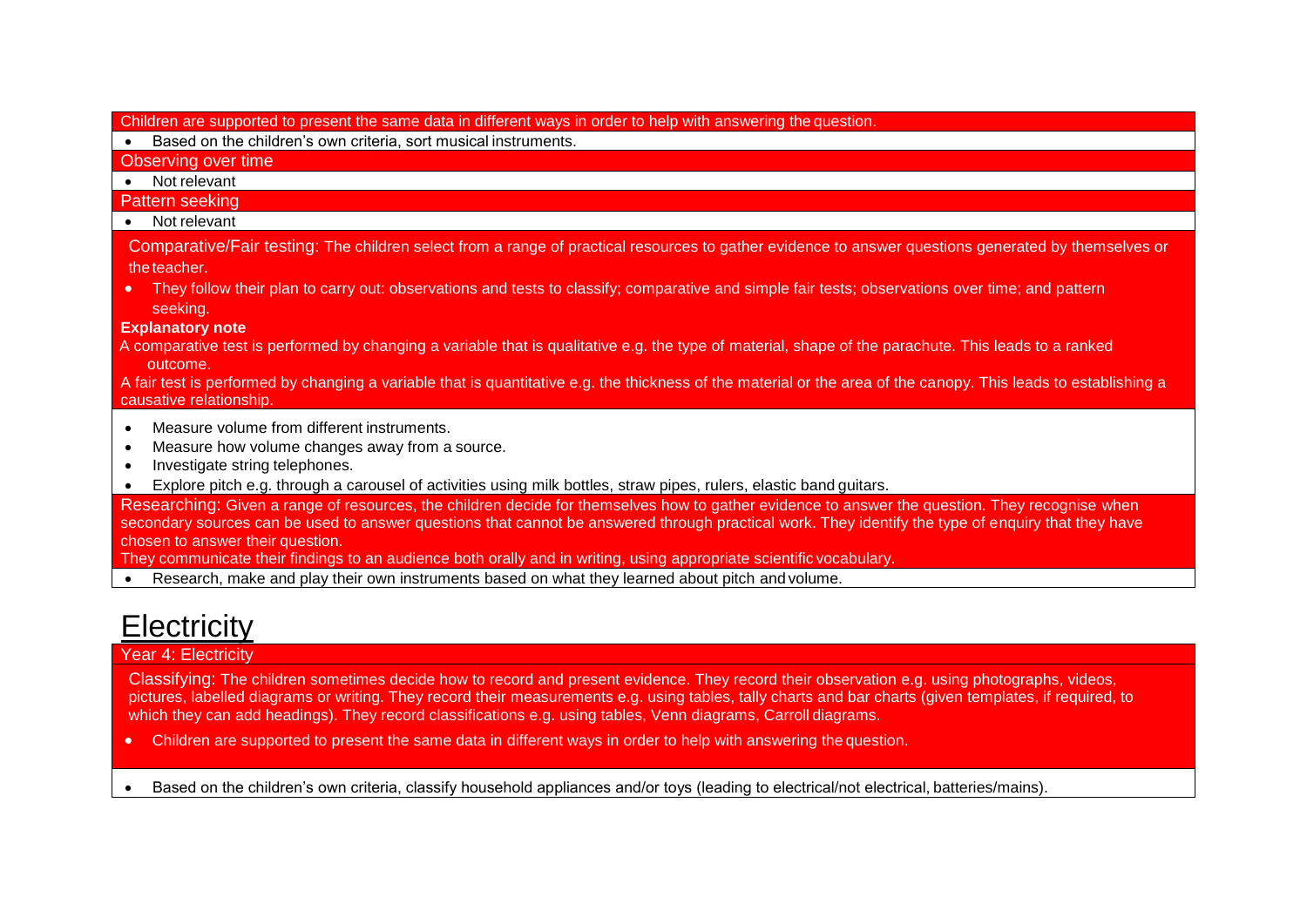| Test materials to classify into insulators and conductors.<br>$\bullet$ |  |  |
|-------------------------------------------------------------------------|--|--|
| <b>Observing over time</b>                                              |  |  |
| • Not relevant                                                          |  |  |
| Pattern seeking                                                         |  |  |
| • Not relevant                                                          |  |  |
| Comparative/Fair testing                                                |  |  |
| Not relevant                                                            |  |  |
| Researching                                                             |  |  |
| Not relevant                                                            |  |  |

| Year 6: Electricity                                                                                                                                 |  |  |
|-----------------------------------------------------------------------------------------------------------------------------------------------------|--|--|
| Classifying                                                                                                                                         |  |  |
| Not relevant                                                                                                                                        |  |  |
| Observing over time                                                                                                                                 |  |  |
| Not relevant                                                                                                                                        |  |  |
| Pattern seeking                                                                                                                                     |  |  |
| Not relevant                                                                                                                                        |  |  |
| Comparative/Fair testing: Children use the scientific knowledge gained from enquiry work to make predictions they can investigate using comparative |  |  |
| and fairtests.                                                                                                                                      |  |  |
| Investigate the effect of adding more bulbs to a circuit.                                                                                           |  |  |
| Investigate the effect of adding more cells to a circuit.                                                                                           |  |  |
| Investigate the effect of adding more buzzers to a circuit.                                                                                         |  |  |
| Investigate the effect of adding more motors to a circuit.                                                                                          |  |  |
| Researching                                                                                                                                         |  |  |
| Not relevent<br>$\bullet$                                                                                                                           |  |  |

• Not relevant

# Earth and Space

| Year 5: Earth and Space             |  |
|-------------------------------------|--|
| Classifying                         |  |
| Not relevant                        |  |
| Observing over time                 |  |
| Measure shadows throughout the day. |  |
| Pattern seeking                     |  |